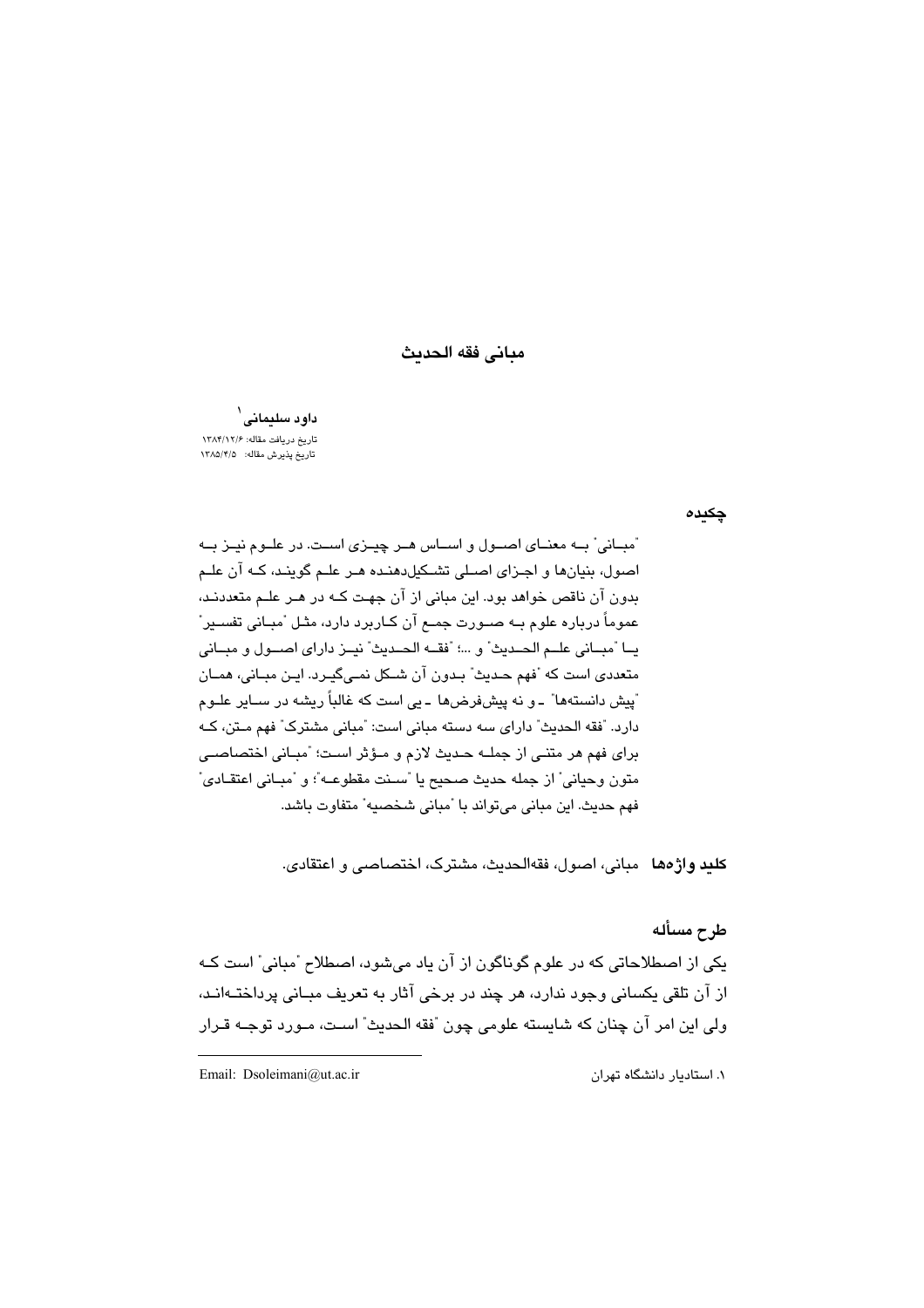نكرفته است. اينكه مباني فقه الحـديث بـر كـدام دسـته از عوامـل فهـم حـديث اطـلاق می شود؟ اجزای اصلی مقوم فهم حدیث کدامند؟ و چـه نقشـی در فهـم حـدیث دارنـد؟ ظاهراً از مطالبی است که گرچه کتب اصــولی مــا از منظـری آن را مــورد توجــه قـرار دادهاند، ولي در حوزهٔ فقه الحدیث از آن کمتر یاد شده و از این جهت در خور بررسی و تأمل است.

این که مراد از مبانی چیست، نیازمند بحث و بررسی آن در لغت و اصطلاح اسـت. علاوه بر آن، بايد روشن شود كـه نسـبت "علـوم پيشـيني" بـا "مبـاني" چيسـت؟ زيـرا دانستن برخی علوم برای فهم حدیث لازم و ضروری است و بدون تکیه بـر آن علـوم، اساساً فهم صورت نمي بندد. از اين رو، "مباني در لغت و اصطلاح" و "مبنــابودن علــوم ڀيشيني ٌ مورد پررسي قرار ميگيرد.

#### مبانی در لغت

"مباني" جمع "مبني" به معناي ساختمان، بنا و عمارت است (نکـ : خليل جر، ١٨١٣/٢) و از بني مشتق شده و گفتهاند: «بني: اصـل واحـد و هــو بنــاء الشــيء بضــمّ بعضــه الــي بعضه» (مصطفوي، ٣٤٤/١)، يعني فعل بني داراي يک ريشه واحد و به معناي سـاختن چیزی از طریق ضـمیمه کـردن بخشـی از آن بـه بخـش دیگـر اسـت. «و البنــاء: اســم لما يبني بناء» (راغب، ١٤٧) در همين معناست و ابن منظور "البناء" را به همـان معنـاي ّالمبنيِّ" مي داند (نکه : ٨٩/١٤). چنانکه زمخشري نيز ميگويد: «البناء مصدر سـمي بـه المبنى» و سيس مى افزايد: «بيتاً كان او قبه ...» (٩٤/١).

ابن منظور نيز آن گاه كه به توضيح "بنا" به معناي "ساختمان" ميپردازد، دربـارهٔ اين مصرع «قربت مثل العَلَم المبنيّ» مينويسد: مراد از "عَلَم" قصر است، يعنـي وي آن را به قصري كه رفيع بنا شده تشبيه ساخته است «أَنَّه شبهه بالقصـر المَبنـي المشَـبِّد» (٨٩/١٤). مجلسي نيز با عبارت «و المباني من القصور و الحصون» (٣١٦/٥٧) اين معنا را مدنظر دارد.

امام علي(ع) در خصوص، پذيرش امــانتي كـه خداونـد بــه آســمانهــا و … عرضــه کردند و آنها نپذیرفتند عبارتی به ایـن مضــمون دارنـد کـه : «انهـا عرضـت الســموات المبنيه ...» (نهجالبلاغه، خ ١٩٩ و نيز نک: محمدي، ٧٥) که مراد از "مبنيه" آسـمان هـاي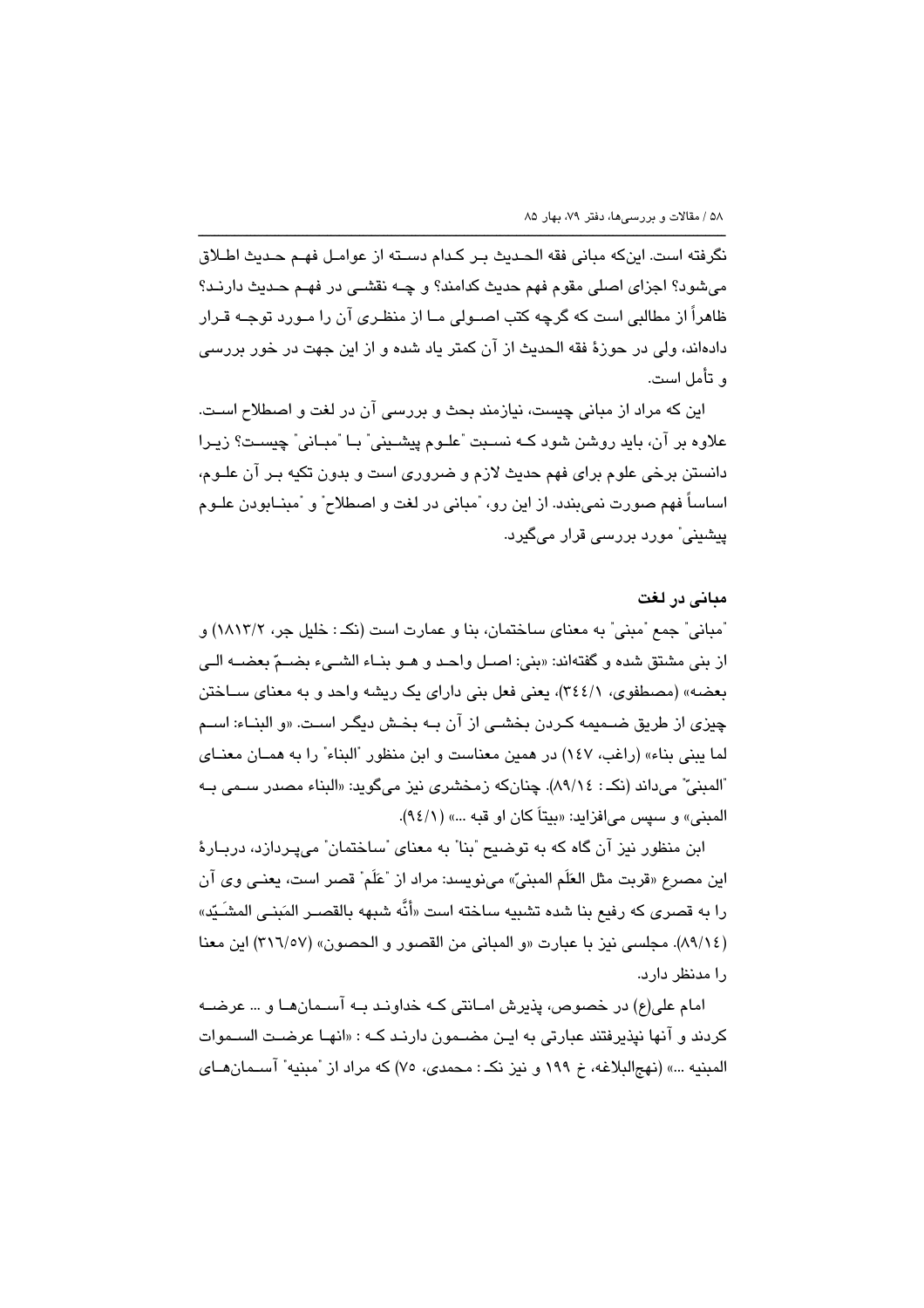بناشده و برافراشته است. بنا بر این، میتوان "مبنا" را ساختمان، عمارت، اساس، پایـه و زیر بنای هر چیزی دانست، که این معنا با معنای "اصل" نیز مشترک است.

اصل نيز در لغت به معناي پايين، ريشه و بن هر چيز است؛ چنانکه "اصـل الـجبـل" به معناي پايين كوه و "اصل الحائط" پــاي ديـوار و "اصــل الشــجره" ريشــه درخـت را گویند (نکـ : خلیل جر، ۲۱٦/۱). با توجه به آنچه ذکر شده میتـوان "مبـانی" و "اصــول" را نیز مترادف دانست.

# مبانی در اصطلاح

ّمبانی" در اصطلاح، به آن دسته از اصول، پایهها و اجزا گفته میشــود کــه ســاختمان هر علم پر آن بنا و استوار میشود یا از آن پدید مے آیید. میبانی، اسپاس هیر علیم را تشکیل میدهد، چنان که مثلاً اساس علم "کتابت" حروف است، از ایـن رو، بــه حـروف هجا (الفبا)، "حروف المباني" گفتهاند، (نكـ : خليل جر، ١٨١٣/٢)، زيرا كلمــات از ضــميمه کردن حروف به یکدیگر پدید میآیند. همچنین در این علم بحـث مـیشـود کـه ســاخت کلمه چه اشکالی میتواند داشته باشد، مثلاً در ادبیات و صرف و نحو عربی زیـادت و كثرت "حروف المباني" را نشانهٔ زيادت معنا مي،دانند (نكـ : شيخ بهايي، ٣٦١) گفتــهانــد: «كثره المباني تدل على كثـره المعـاني» يـا «زيـاده المبـاني تـدل علـى زيـاده المعـاني» (حسینی شیرازی، ۳۰۸/۱؛ صادقی تهرانی، ۵/۱ و داور پناه، ۱٤/۱). بـه عنـوان نمونـه ّشراب سلسل و سلسال و سلسـبیل" نوشـیدنی گـوارا [سـت و] زیـاد شـدن (بـاء) در سلسبیل برای این است که کلمه پنج حرفی شـود و [از بـاب زیـاده المبـانی تـدل علـی زياده المعاني] بر كمال گوارايي دلالت كند (نكـ : طبرسي، ١٤/٦).

ابن نحاس میگوید: این امر یکی از مباحث اساسی در اعراب الفاظ و جملات *قرآن* است که اهمیت بسیاری در کشف معان*ی قرآن د*ارد و این به سبب ارتباط وثیقی اسـت که بین "معنا" و "مبنا" در زبان عربی وجود دارد (نکه: ۴۷/۱).

چون در هر علم، مبانی متنوع و متعددند، این واژه مانند "اصول"، غالباً در علوم ب صورت جمع آن به كار مى رود، نظير اصول التفسير يا مبانى تفسـير و … پـس مبـانى در اصطلاح آن دسته از علومی است که در شــکلگیـری علـم جدیـد نقـش اساســی و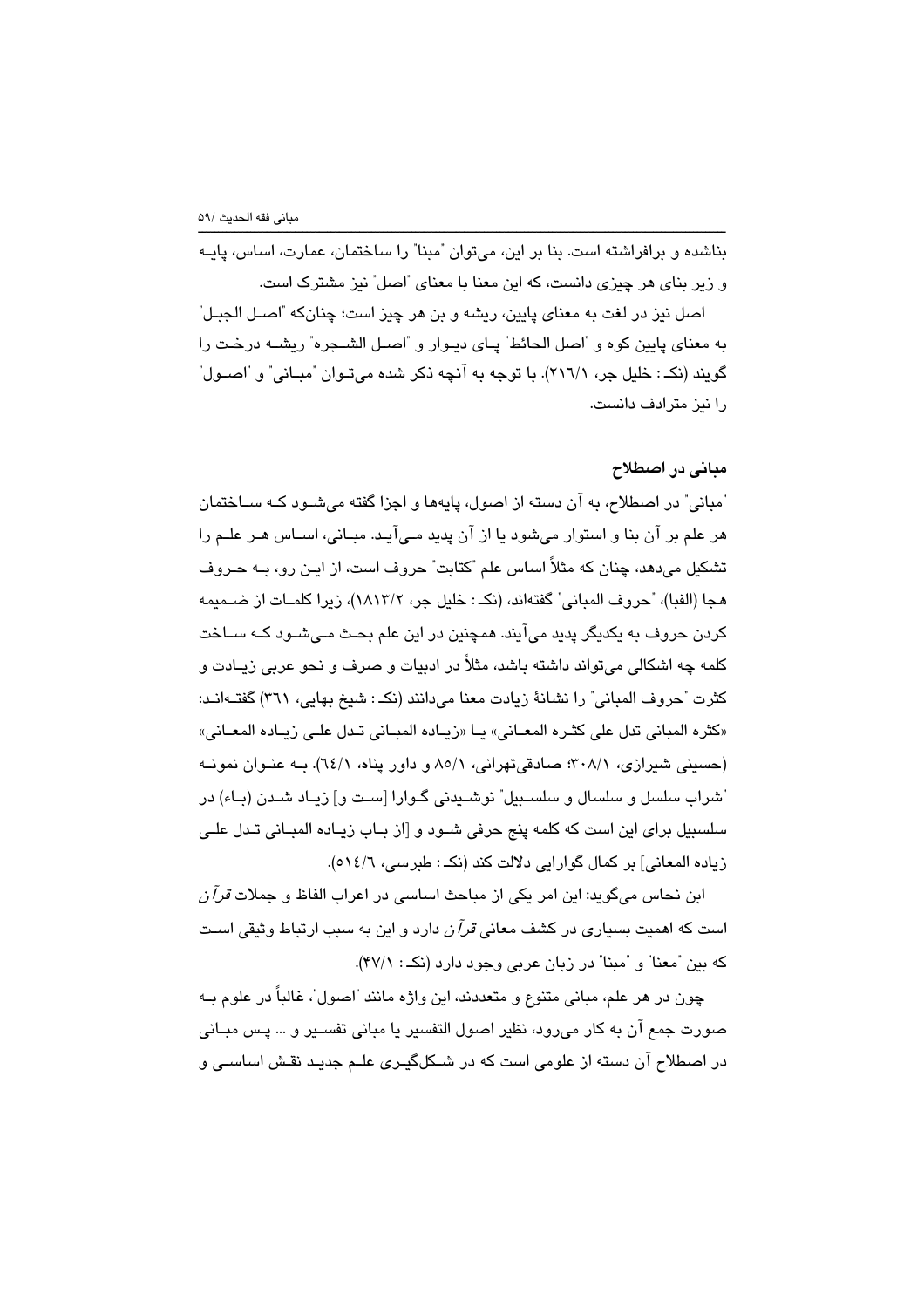حياتي ايفا ميكنند، به نحوي كه، بدون وجود هـر يـك از آن علـوم (پيشـيني) آن علـم صورت نمي بندد و شكل نمي گيرد.

در اين تعريف، مراد از "علوم تشكيلدهنده" همان "علوم پيشيني" دخيـل در ماهيـت علمي است كه درباره آن صحبت ميكنيم. برخي بر اين تعريف، اصــول موضــوعه يــا باورهای اعتقادی یا علمی را نیز افزوده و بیان داشتهاند که این امـر در هـر علمـی بـا علم ديگر متفاوت است (نک: شاکر، ٤٠).

بنا بر این، علوم پیشینی که به نظر نگارنده اعم از اصـول موضـوعه اسـت، مبـانی اساسی هر علمی را تشکیل میدهد.

# مينا يودن علوم پيشيني

برخی در تعریف مبانی، به وجود "اصول موضــوعه" و "مطالـب اساســی" بــه صــورت ّبِيشفرض" قائل هستند (نکـ : رضایی، ش ۱۱ و ۱۲)، که قاعدتاً مـراد از "پـیشفـرض" در تعریف ارائه شده باید همان معنای "علوم پیشینی" و مورد نیاز هر علم باشد نه آن دسته از "پیش فرض"هایی که در برخی نظریات هرمنوتیکی از آن ســخن رفتــه اسـت، چون این گونه پیشفررضها نه تنهـا "مبـانی فهـم" محسـوب نمـی شـوند، بلکـه موجـب كژفهمي و انحراف از قصد و معناي اصلي سخن معصــوم (ع) نيــز مــيگردنــد كــه در تفسير قرآن از آن به "تفسير به رأى" ياد كردهاند؛ (مأخوذ از اين فرموده پيـامبر (ص) كه: «من فسر القرآن برأيه فقـد افتـرى علـى الله الكـذب ـ يـا ـ فقـد كفـر» و امثـال آن، ` (نکه: حر عاملي، ١٩٠/٢٧ و مجلسي، ٥٠٦/٣٠) يا «من فسر القرآن برأيه فليتبوأ مقعـده من النار» (ابن ابي جمهور، ١٠٤/٤).

مبنا بودن "علوم پیشینی" در هر علم با علم دیگر متفاوت است.

چنــان کــه گفتــه شــده مبــانی هــر علــم مــأخوذ از آن علــم نیسـت، بلکــه در جــای ديگري ــ خارج از آن علم ــ ريشه دارد (نکــ : رضايي، ش ٨١، ١٢). مثلاً "دلالت الفاظ بر معاني" هر چند يكي از مباني فهم حديث است، ولي جاي بحث علمي آن در فقه الحديث نيست، بلكه مبحث "دلالت لفظي" در "علم منطق" عهدهدار آن است.

١. اين حديث با الفاظ و تعابير متفاوتي كه همه عدم جـواز تفســير بــه رأى تأييـد مـيكننـد آمـده اسـت (نکه: ابن طاووس، ٦٢٥؛ عیاشی، ١/١٧؛ شعیری، ٤٩؛ علی بن یوسف حلی، ٨٩ و صدوق، ٢٥٦/١).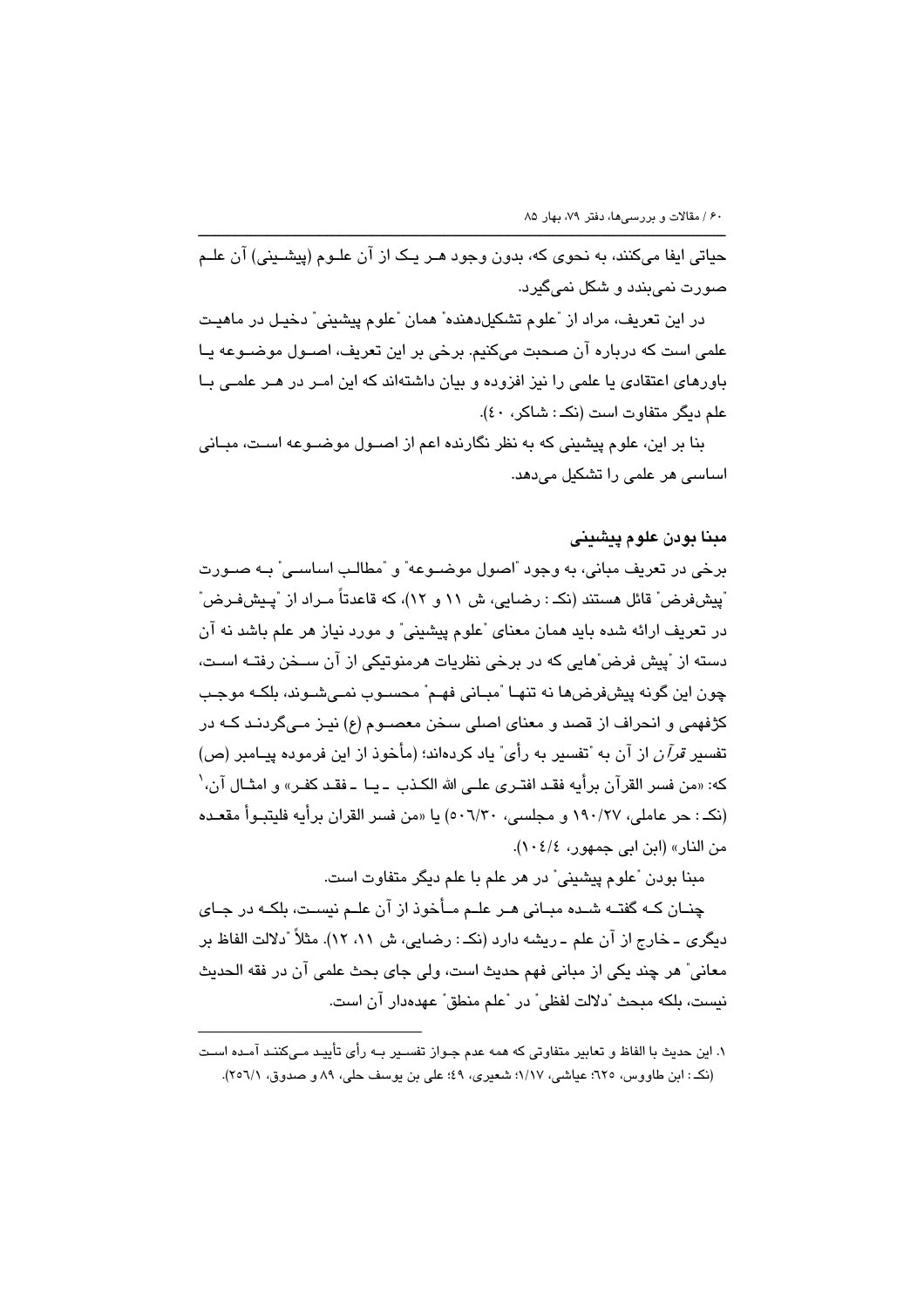#### مباني فقه الحدىث

اگر بیذیریم که "میانی"، اجزای اصلی سازنده هر علمی است کـه مـأخوذ از خـارج آن است، در مورد فهم حديث بايد پرسيد: "اجزاي اصلي مقوّم فهم حديث" كدام است؟

در پاسخ باید اشاره کرد از آنجا کـه "فقـه" در لغـت بـه معنـای فهـم اسـت (نکـــ: ابنمنظور، ذيل "فقه") و در حديث بر اساس آنچه از قول ملاصدرا نقل شده، به معنــاي يصيرت در امر دين است (نکــ : جنـاتي، ١٤٧)، بابـد پـذيرفت کسب فهـم و بصـيرت نيازمند مراحل، مقدمات و مقوماتي است، كه بدون آن فهم حاصل نمي شويد.

در اين مقاله به موضوع اجزا و مقوّماتي كه حكـم مبــاني را در فهـم حـديث دارنـد و چگونگي احصا و طبقهبندي ايـن مبـاني اشـاره شـده اسـت. مبـاني فقـه الحـديث را میتوان با توجه به میزان قرب و بعد آن با حـوزه علـوم حـدیث و تأثیرگـذاری آن در فهم به ٤ دسته تقسیم نمود:

- ۱. "مبانی مشترک" بین فهم متن به طور مطلق و فهم حدیث ۲. مبانی اختصاصی متون وحیانی یا متونی که ریشه در وحی دارند ٣. "مباني اعتقادي" فهم حديث ۴. مبانی عقلی
	- ۱. مبانی مشترک

عمل فهمیدن دارای اصولی است که موضوع بحث بسیاری از دانشــمندان و فلاســفه و از جمله علمای هرمنوتیک بوده و هست. در این مباحث ضرورتاً بحـث بـه "ســاختمان فهم" يا "ساختار فهم" كشيده مىشود. در اين علوم از چيستى "فهم"، ماهيـت و اجـزاى تشکیل دهندهٔ آن بحث میشود. از آنجا که فهم به معنای عام آن شامل همهٔ آثار اعـم از مکتوب و غیرمکتوب، آثار هنری، باستانی و … می شـود، بــه فراخـور موضــوع هـر کـدام رشــتهای خــاص را بـرای پـِژوهش تشــکیل داده و مبــانی خاصــی را بــه خـود اختصاص دادهاند، ولی در تمامی این پدیدهها، یک امر مشترک اسـت و آن اینکـه همـهٔ این گونه آثار، دارای نشانه یا نشانههایی هستند که مفسر یا فهمندهٔ آن، به توسـط آن نشانهها به معنایی که در یی آنها نهفته است یی میبرد.

نظر به این که به بررسی ًحدیث ً پرداخته میشود و حدیث از میـان آثـار مـذکور، از مقولهٔ "لفظ" است، يعني "متن"ها را "كلام و الفاظ" تشكيل مىدهد. لذا از همــين منظـر به یکی از مبانی اساسی "فهم متن" تکیه میشود.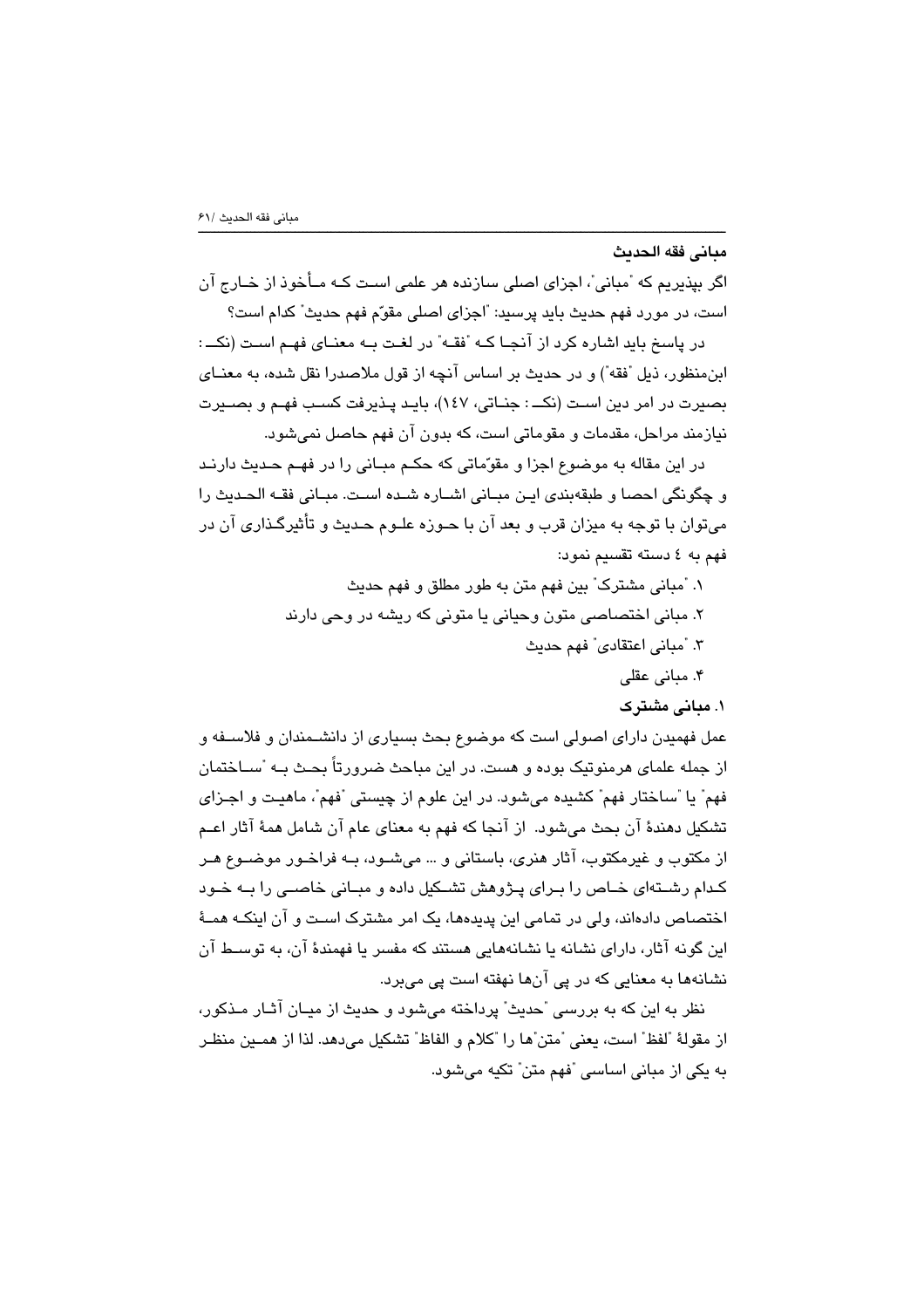اولین گام در عمل فهم متن، درک "نشانه" یا "نشانهها" است. نشانهها اعم از حرف، کلمه و کلام است. هر کلمه نشانهای برای مصداق خود است. به تعبیری نشانههـا، دال (راهنمایی کننده و نشان دهنـدهٔ) مـدلول یـا معنـایی هسـتند کـه در پـس پـردهٔ الفـاظ ينهان شدهاند.

بنا بر این، باید الفاظ و مدلولهای آنها را به خوبی شناخت. در غیـر ایـن صــورت، عمل فهميدن، يا صورت نخواهد گرفت يا ناقص و محرف خواهد بود. پـس اولــين گــام در عمل فهم، انتقال ذهن از دالّ به مدلول است، مثلاً با شنيدن يا خواندن كلمهٔ "شــمس" (دال)، ذهن به خورشيد عيني (مدلول آن) منتقل مي شود، كه اين حالت و صـفت انتقـال ذهن از دال به مدلول را "دلالت" گويند. چنانكه گفتهانـد: «ان الدلالـه هـي كـون الشـيء بحاله اذا علمت بوجوده انتقل ذهنك الى وجود شيء آخـر» (مظفـر، *منطــق،* ٣٥)، يعنـي دلالت بيان نکتهای است که اگر به آن علم حاصل شود ذهن بـه وجـود شــیء دیگـری رهنمون میگردد. همان طور که میدانیم دلالت نیز دارای اقسامی اسـت ماننـد "دلالـت عقلي"، "طبعي" و "وضعي".

دلالت وضعي نيز خود به "دلالت لفظي" و "غير لفظـي" تقسـيم مـيشــود. در دلالـت لفظی "دال" وضـع شده از جنس لفظ است و سبب در دلالت لفظ بر معنــا، همــان رابطــهٔ راسخي است كه ذهن بين لفظ و معنا برقرار ميكند، يعني «الدلاله اللفظيه … هـي كـون اللفظ بحاله ينشأ من العلم بصدوره من المتكلم العلم بالمعنى المقصود به» (همان، ٣٧)، يعني دلالت لفظي، بيان لفظ به حالتي است كه از علم به صدور آن لفظ توسـط مـتكلم، علم به معنای مقصود آن حاصل میشود.

با ذکر این مقدمه میتوان دریافت کـه یکـی از ارکـان و مبـانی فهـم حـدیث، همـین "دلالت لفظي" است. منتها درک معناي موضوع له لفظ يا به وجه مطــابقي اسـت، يعنـي لفظ بر تمام معنا دلالت دارد، که این همان دلالت اصبل در الفاظ است که مستقیماً لفـظ برای آن معانی وضع شده است، یا یه وجه "تضمّنی" است، یعنی پیر چزئی از معنیای موضوع له آن دلالت دارد که آن جزء در ضمن آن است مثل دلالت کتـاب بـر جلـد آن يا اوراق آن، يا اين دلالت به وجه "التزامي" است يعني لفظ دلالت بـر معنـايي خــارج از معنای موضوع له دارد که البته این ملازمه به دلیل و متابعت معنای آن لفظ، با معنــای ملازم آن است. مثل دلالت لفظ "دوات" بر "قلم" كه به دليل همراهي و ملازمت "قلـم" بــا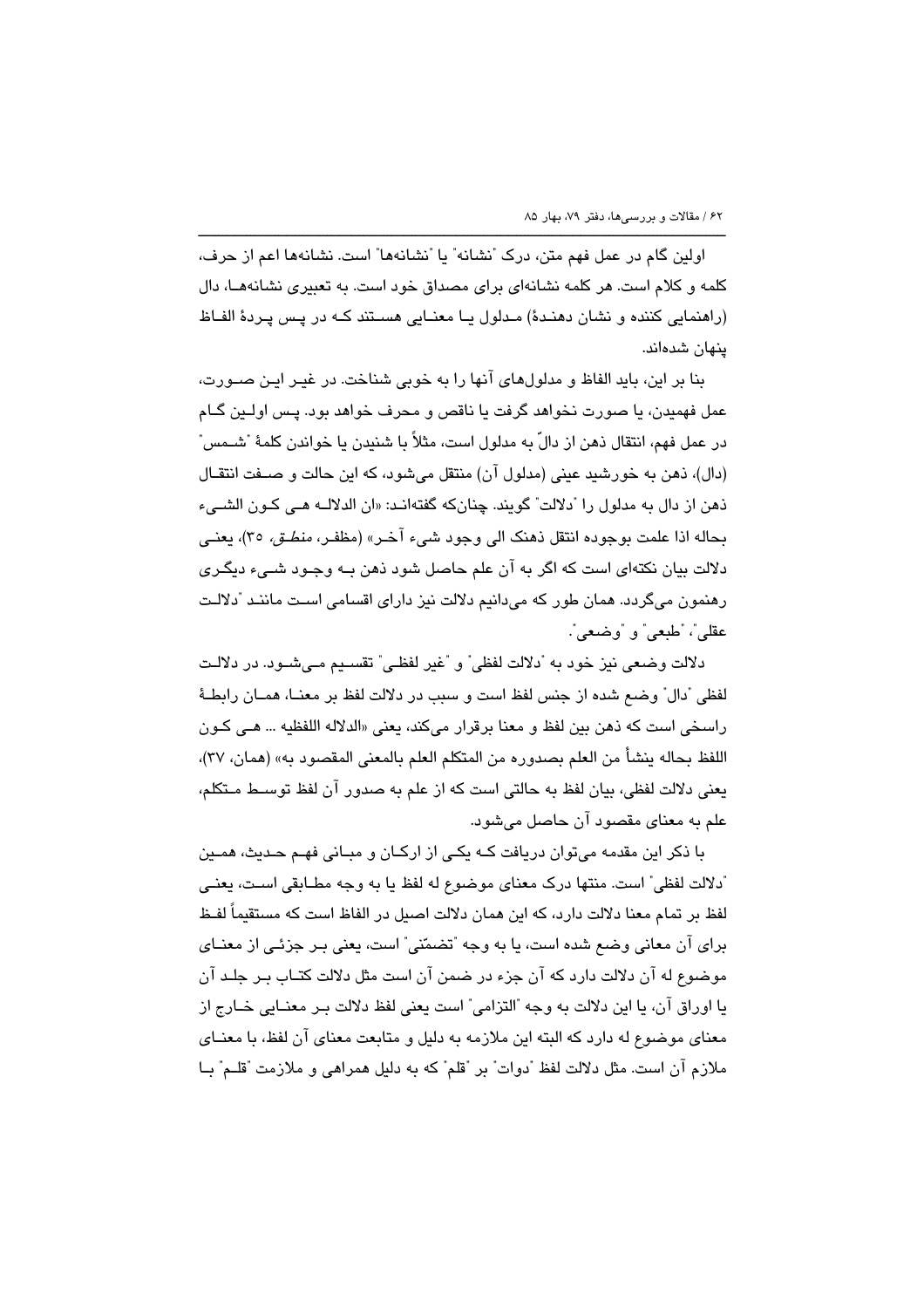ّدوات" با شنيدن يا خواندن دوات، قلم نيز به ذهن ميآيـد. يعنـي اگـر كسـي تقاضــاي مرکب کرد تا چیزی بنویسد و تصریح به آوردن قلم نکرد، بــه وجــه التزامــی شــنونده میفهمد که باید قلم هم بیاورد. این امر البته نتیجهٔ تلازمی است که در ذهن بین معنای دو لفظ ايجاد شده و شرط در اين جا يعني تلازم بين لفـظ و معنـاي آن تـلازم ذهنـي اسـت، يعنـي تـلازم دو شـيء در خـارج بـدون رسـوخ آن در ذهـن، كفايـت نمـيكنـد (نک: همان، ٣٠ـ٢٨).

دقت در آنچه گفته شد، روشن می سازد که این مینا، یعنی دلالت وضیعی لفظی، یکی از مبانی فهم متن، از جمله فهم حدیث است. در تعریف اصطلاحی مبانی گفته شـد ّمبانی"، اصول موضوعه و باورهای اعتقادی یا علمی است که ریشه در خارج آن علم دارد (نکه: رضایی، ش ۱۱ و ۱۲). این اصول موضـوعه ماننـد (وضــع و دلالـت لفظـی و …) اگر چه برای فهم حدیث مبنایے اساسی است ـ که فهم، بدون شناخت آن ممکن نمي گردد ــ ولي خود بحث دلالات وضعي و لفظـي، موضوع "فقه الـحديث" نيسـت، بلكـه موضوع "علم اللغه" و "فقه اللغه" است. ذكر اين نكته ضروري است كـه ايـن "مبنــا" هـر چند موضوع علم دیگری است ولی یکی از مبانی (فهم متن) است و چون "حـدیث" نیـز يكي از مصاديق متن (متن مقدس) است، بنا بر اين مبناي "فقه الحديث" نيز هسـت. بـا این توضیح نیز روشن میشود که این مبنا ریشه در علم دیگری دارد و همچنـین ایـن مبنا هم برای فهم حدیث و هم برای فهم هر متن دیگری مشترک است و اختصاص بـه علم خاصبی ندارد. هر کجا متن هست، فهم نیازمند دلالت است و گریزی از آن نیسـت. بنا بر این، این مبنا و مبانی نظیر آن، از مبانی مشترکاند.

همچنین است علوم عربی که اولین ابزار فهم و به قولی از بزرگترین اسـباب علـوم ديني است: «فانَّها [العلوم العربيه] اول آلات الفهـم و اعظـم اسـباب العلـم الشـرعي لانّ الكتاب والسنه عربيان فيتقن التصريف و النحو واللغه والمعاني والبيان اتقانــاً جيـداً …» (جزائري، ٣٣): علوم عربي اولين ابزار فهم و مهمترين وسيله فهم علوم شـرعي اسـت، چون *قرآن* و حديث هر دو به زبان عربي است، پس بايد (فهم كنندهٔ آن) صرف و نحو و لغت و معانی و بیان را به بهترین وجه بداند. و چنان که گفتـیم ایـن مبـانی بـه فهـم کتاب و سنت اختصاص ندارد، ولی برای فهم کتاب و سنت لاجرم به آن نیاز است.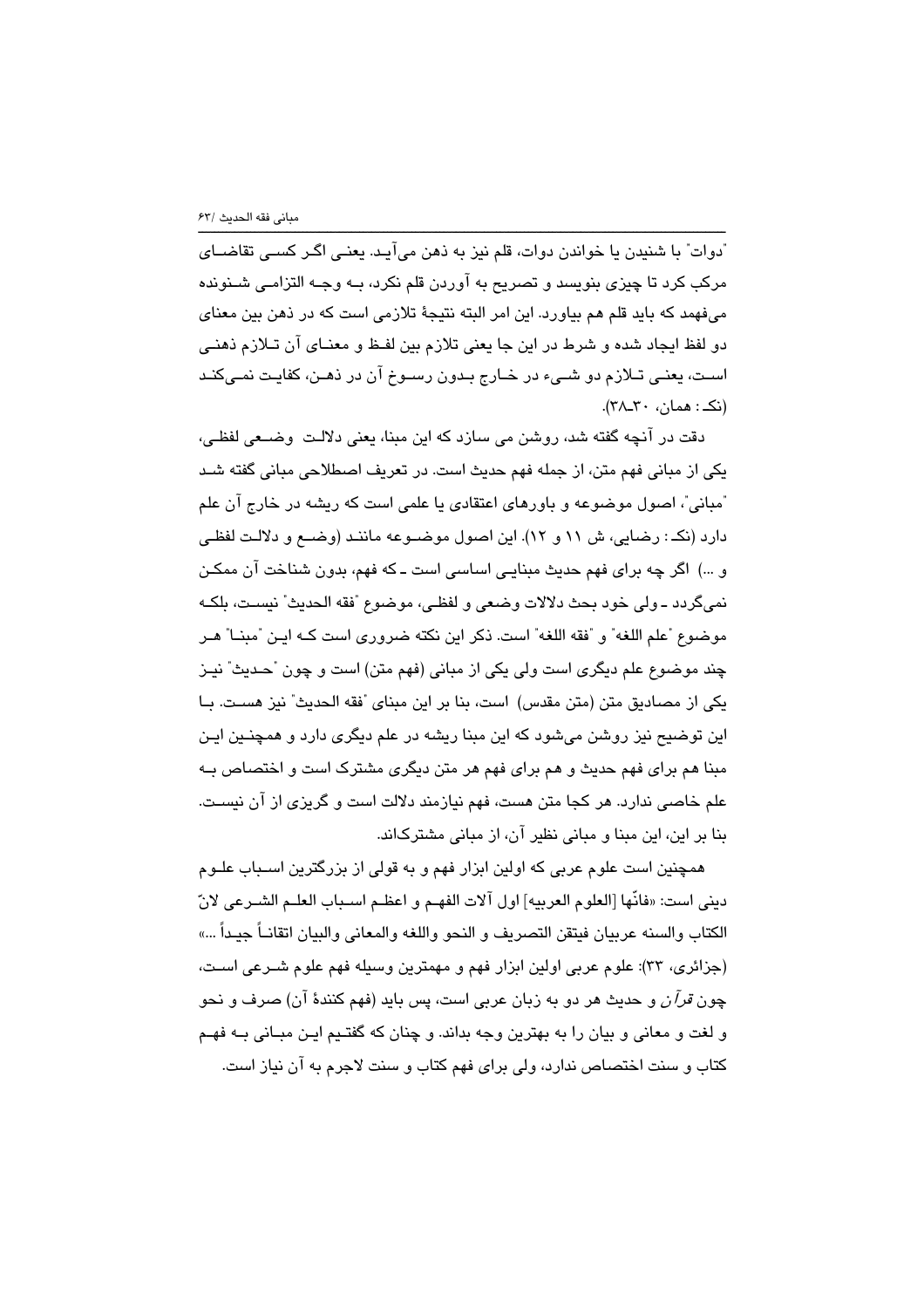بنابراين، دستهای از مبانی "فهم متون" با مبانی "فقه الحدیث" مشترک هستند نظیر: ـ شناخت دلالات لفظيه، فقه اللغه

ـ شناخت ادبيات، فصاحت و بلاغت، حقيقت و مجاز و …

اين دسته از مباني فقه الحديث از مباني مشـترک بـين "فهـم مـتن" و "فهـم حـديث" است، زیرا این امور لازمهٔ فهم هر نوع متنی است، اعم از آن که حدیث باشد یا غیرآن. ۲. میانی اختصاصی

دسته دوم از مبانی فقه الحدیث، مبانی اختصاصی متون وحیانی است، خواه وحی مستقيم باشد يا قول معصوم (ع) كه ريشه در وحي دارد. چنانكه فرمود: و ما بنطق عن الهوى. ان هو الاّ وحي يوحي (نجم/ ٢-٣).

يكي از مباني اختصاصي فقه الحديث شناخت علوم متن است. "شناخت علوم مـتن" مبنای مهمی در "فقه الحدیث" است. مراد ما از علوم متن، آن دسته از علومی است کـه در "شرح و فهم متن" ــ علاوه بر علوم عربي ــ مؤثرند، مانند شناخت كيفيات متن نظير: "زيان حديث"، "نقل به معنا" در حديث، يا شناخت "مجمل و ميين"، "محكـم و متشــابه"، "عام و خاص" و "ناسخ و منسوخ" در روايت يا شناخت "مختلف الحديث" و غيـر آن از کيفياتي که "متن حديث" حامل آن است، يا با مقابلهٔ دو يا چند متن حـديثي بـا يکـديگر، این کیفیات شناخته مے شــود. مبنــای شــناخت نیــز در حجــتھــای شــرعیه یــا عقلیــه رىشە دارد.

بنابراین، در اینجا مراد ما از "علوم متن"، همان "علوم شرح دهندهٔ مـتن" اسـت کـه نورالدين عتر از آن ياد ميكند (نكـــ : ٣٢١) و در ذيـل "علــوم مــتن الـحـديث مــن حيـث درايته" نيز از آن ياد كرده است (نكـ : ٣٣٢) و نه آن علوم متن از حيث قائل آن`.

توضيح آن كه علوم متن، علومي است كه در "فهم متن" مؤثرند. حال اگـر علمـي از علوم مذکور در فهم متن حدیث چندان مؤثر باشد کـه بـا حـذف آن علـم، فهـم حـدیث ممکن نگردد یا فهمی ناقص و محرّف را نتیجه دهد، درمی پـابیم کـه آن علـم از مبـانی فقه الحديث است.

۱. عتر در این باره میگوید: علوم متن از حیث قائل آن بر چهار دستهاند: حدیث قدسی، مرفوع، موقوف و مقطوع که به نظر نگارنده دارای نقد جدی است.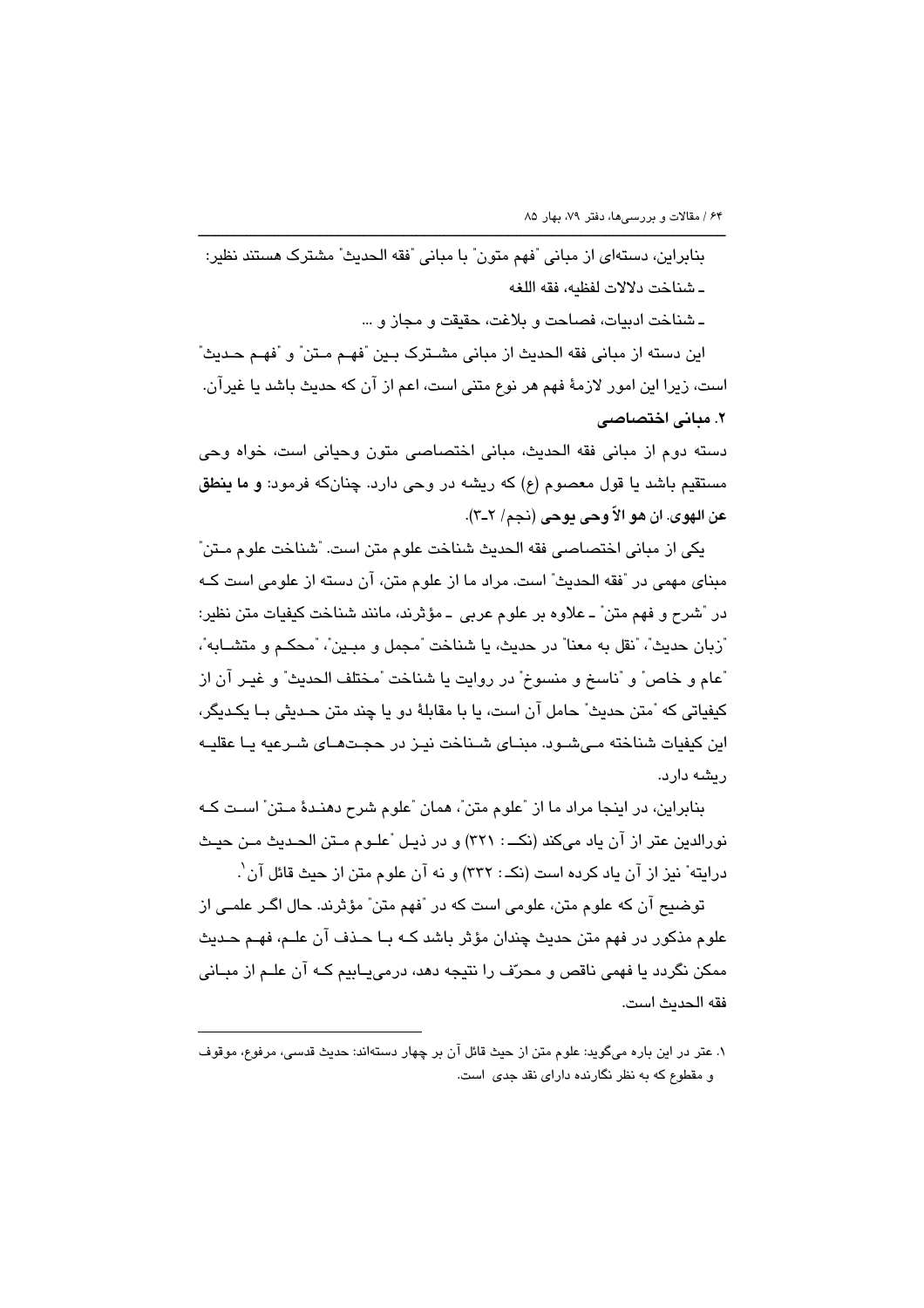به نظر نگارنده مي توان علاوه بر "مباني مشترک بين متن و فقه الحديث" ــ که ذکـر آن آمد ـ مباني ذيل را ذيل "مباني فقه الحديث" دانست: ـ شناخت زبان حديث (نکـ : سـليماني، ٨٧ـــ٩٤)؛ اصــطلاحات شــرعي در حـديث و مصطلحات مأخوذ از متن`. ـ شناخت نقل به معنا، نقل به اختصار و تقطيع. ـ شناخت اسباب ورود حديث در احاديث مسـبب ماننـد احاديـث تقيـه و … (نكــ : همانحا). ـ شناخت علوم مرتبط با "انواع حديثي" ، شناخت مختلف الحـديث و راههـاي رفـع تعارض و اختلاف از آن، که خود شامل مباحثی از این قرار است: ـ شناخت اخبار علاجيه (روايات تخيير، ترجيح و ...) (نکـ : صدر، ٥٨٩)

۔ شناخت تعادل و تراجیح، که برخی اصولیان آن را یکی از ابـواب مباحـث حجـت میدانند (نکه: مظفر، *اصول الفقه،* ۶/۸/۲-۵۹۹) که این خود دلیلی بر مبنا بـودن آن در فقه الحديث است،

ـ شناخت راههاي رفع تعارض نظير "رد" يا "جمع" و … بـين احاديـث (نكــ : صـدر،  $(0V)$ - $04V$ 

ـ شناخت مرجحـات متنـى نظيـر: "صــفت مضــمون يـا مـتن"، "مطابقـت بـا *قـرآن*"، "معاضدت سنت مقطوعه"، "تأييد عقل" و نظائر آن (نكـ : مظفر، همان، ٢١٧-٢٢٧). ۳. میانی اعتقادی

در این بحث، مبانی اعتقادی به صورت جداگانه مطـرح شـده و از آن در کنــاب مبــانی اختصاصی یاد نشده است، چون این مبـانی ریشــه در باورهــای فهمنـدهٔ آن دارنـد و مانند مبانی اختصاصی، از مقولههای علمی نیستند، بلکـه از جـنس ایمـان و باورهـای مذهبی اند. مبانی اختصاصی اگر در کنار مبانی اعتقادی ننشینند، چه بسا کـه فهـم بـه

۱. مصطلحات مأخوذ از متن، مصطلحاتی است که به دلیـل ماهیـت و کیفیتـی کـه مـتن حامـل آن اسـت نامگذاری شدهاند، نظیر اصطلاح ناسخ و منسوخ و ...

۲. به نظر نگارنده همان طور که "انواع ادبی" داریم، "انواع حدیثی" نیز داریم. احادیثی که موضوع آن بـه نحوی است که فهم آن نیازمند شناخت علوم تخصصی در حوزه دیگر است، متناسـب آن حـوزه قابـل تنویع است نظیر: احادیث طبع، تـاریخی، علمـی، سیاسـی، اقتصـادی و… کـه هـر یـک نـوعی از انـواع حدیثی هستند که پژوهنده باید هم بینش مربوط به آن را دارا باشد و هم آن علم را بداند.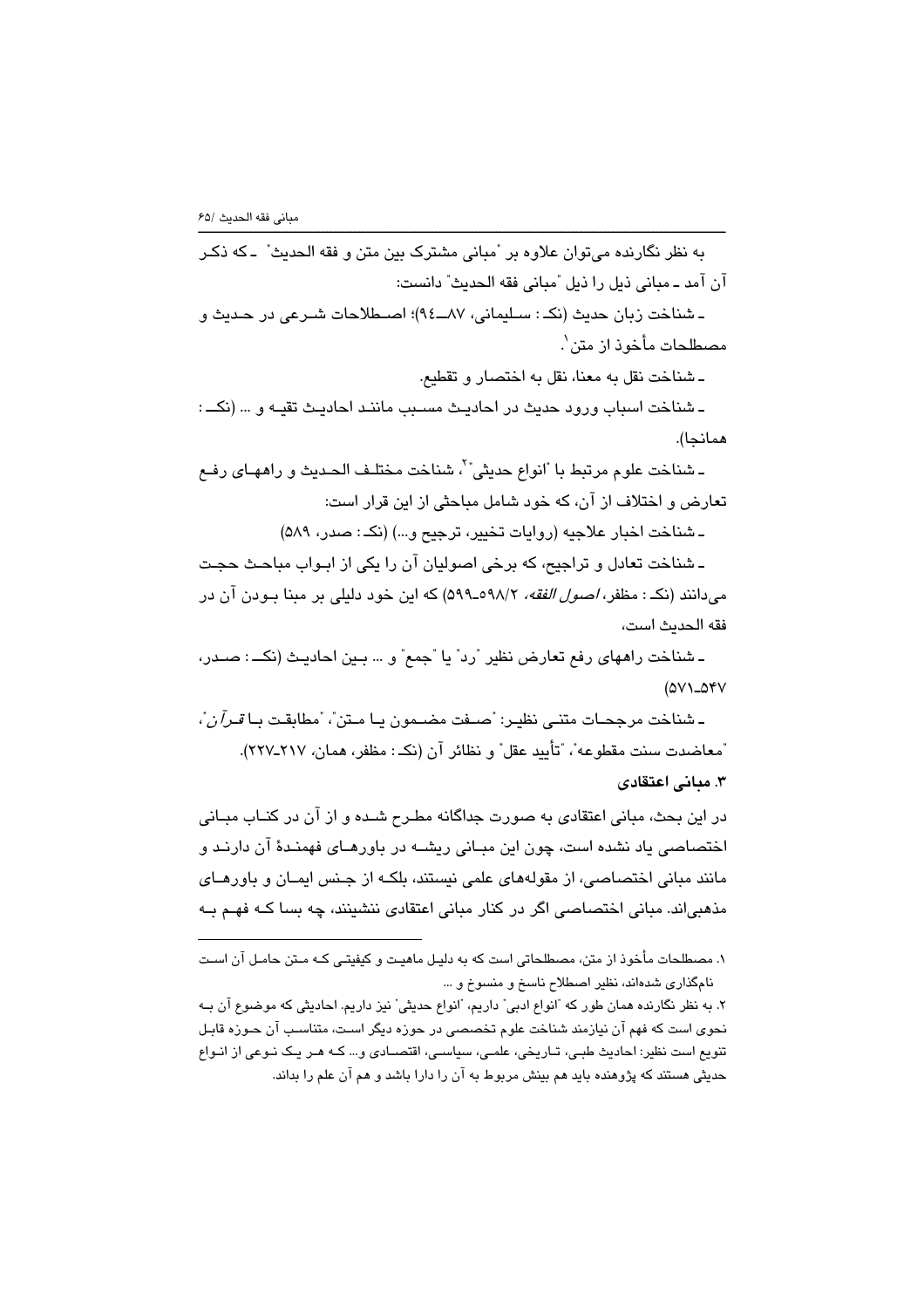درستی صورت نبندد. بنابراین، به دلیل آن که مبانی اعتقادی از جنس و ماهیت مبـانی اختصاصی نیستند ـ هر چند می توانند ریشه در آن داشته باشند ـ و هم به دلیل تـأثیر غیر قابل اغماض آن در فهم حدیث، شایسته است که جداگانــه از آن پــاد شــود، زیـرا مثلاً فرد غيرمعتقد به "حجيت سنت اهل بيت(ع)" ــ نظيـر برـخــي دانشــمندان حـديث يــا مستشرقان ـ می تواند صرفاً با استفاده از مبانی اختصاصی فهم حدیث به مرتبهای از فهم نایل آید که این فهم با فهم معتقدان به آن مذهب متفاوت خواهد بود، یعنی اگر فهم حديث اهل بيت(ع) در كنار مباني اعتقادي، و همسو با نگرش و جهانبيني معتقدان بـه آن مذهب نباشد، چه بسا که فهم حقیقی و درستی از حدیث حاصل نشود. از ایـن رو، شایسته است که از آن دسته از مبانی اعتقادی و درست، که مـی توانـد در فهـم مـؤثر باشد، به نحو مستقل یاد کنیم.

مراد از این دسته از باورها، پیششرطهای اعتقادی لازم بـرای فهـم حـدیث اسـت بر خلاف متون غیر مقدس و به تعبیری متنهایی که مؤلف آن بشر عادی است. متون مقدس یا اساساً کلام بشر نیست (مانن*د "قرآن*" کـه هـم مضـامین و هـم معـانی آن از جانب خدا و در قالب وجی به نبی اکرم (ص) نازل شده است) بـا اگـر بشـری اسـت، مضامین آن توسط پیامبران الهی انشـا شـده اسـت، ولـی محتـوا و معـانی آن ریشـه وحياني دارد. اين نوع سخن که آن را در حوزهٔ ِ دين "حديث" مے،نــاميم، از آن جـا کــه ریشه در وحی دارد، خود، علمی خالص و بـدون انحـراف یـا نقـص و کاسـتی اسـت. بنا بر اين، اگر "ق*رآن*" يا "سنت مقطوعه" به فهم حديثي مدد رساند طبعـاً ايـن فهـم بـه دليل آن كه مستقيم (به واسطهٔ *قرآن)*، يا غيرمستقيم (به واسطهٔ سنت مقطوعه) مأخوذ از وحی (علم قطعی) است، فهم حاصل از آن نیز فهمی درسـت و دارای اعتبـار اسـت. حجیت و اعتبار فهم حدیث در اینجا ریشه در این باور اعتقادی دارد که هر آنچه وحی است يا ريشه در وحي دارد به منزله وحي محسوب مي شـود و صـد در صـد قطعـي، درست و صحیح است. از این رو، چنین فهمی از حدیث، فهمی اصبل است.

اين مبنا، يعني "وحي قرآني" يا "وحي بيـاني"` يكـي از مبــاني اسـاســي فهـم حـديث است. بنا بر این، چه بسیار احادیثی که بدون ارجاع به احادیث دیگر فهـم نمـی شـوند

١. يعني قول معصوم(ع) كه ريشه در وحي دارد ما ينطق عن الهوى ان هو الا وحي يوحي (نجم/٣).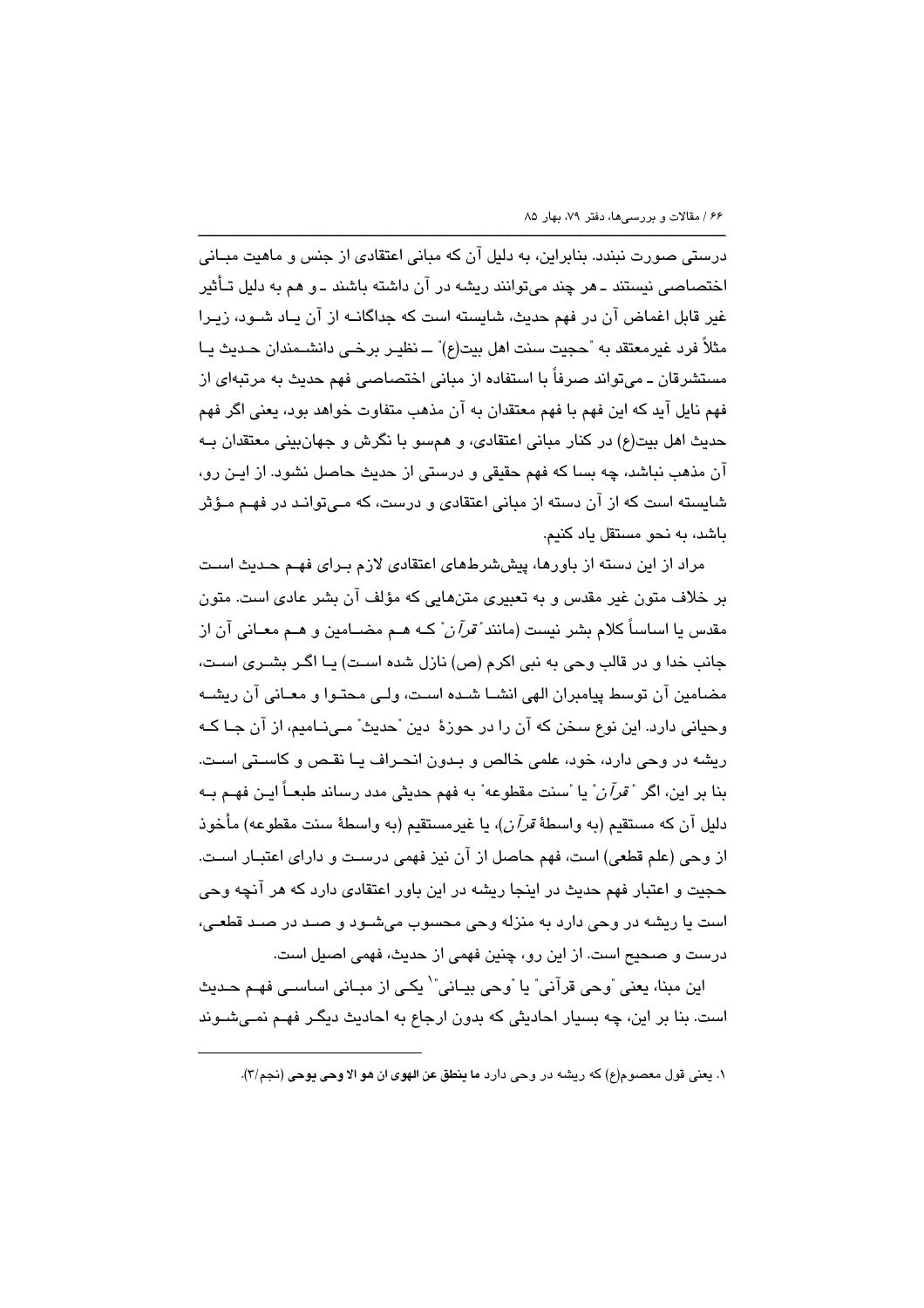بلکه تمامی روایات از دو جهت: الف ـ اثبات یا رد درستـی و نادرستـی خویش (حوزه نقدالحديث) و ب ــ معنا و قصدي كه دربردارد، نيازمند "وحي قرآني" يا "بياني" هســتند، یعنی فهم از حدیث برای اعتبار خود به کتاب و سنت نیازمند است. شــاید بــه تعبیــری دیگر بتوان این مبنا را "حجیت کتاب و سنت در اعتبار فهم" نامید. يبوستكي كتاب و سنت

یکی دیگر از مبانی اعتقادی فهم حدیث "پیوستگی کتاب و سنت" است کـه ایـن مبنــا از آیات و روایات متعددی مأخوذ است از جمله این که رسول اکرم (ص) فرمودند: «انــی تارك فيكم الثقلين كتاب الله و عترتي» (مجلسي، ١٣٣/٢٣). اين حديث، بيانگر اهميت اين بیوستگی و نقش تکمیلی سنت برای *قرآن* و *قرآن بر*ای سبنت است. بنیابراین فهیم از حدیث نیز باید در چارچوب و اصول حاکم پیر قبرآن کریم باشید. شباید دلیل تأکید معصومان بر عرضهٔ حدیث به *قرآن* کریم نیز همـین باشـد (نکــ : کلینـی، بـاب الاخـذ بالسنه و شواهد الكتاب، ٤٩/١/ همچنين حكمت آيه شريفةً ... و ما انيكم الرسول فخـذوه و ما نهيكم عنه فانتهوا ... (حشر/٧)، لزوم اخذ سـنت نيـز، بـر همـين اسـاس پـىريـزى شده باشد. بنابراین، فهم از حدیث باید در جهت و در راستای اهداف و اصــول قرآنــی بوده و قرآن به آن صحه گذارد یا سنن مقطوعه آن را تأیید کند. در غیر این صـورت، آن فهم محرف یا ناقص خواهد بود. زیرا چه بســا آیــهای از *قـرآن* را جـز بــه واســطه سنت نتوان فهم يا مصداق آن را تعيين كرد. مانند بسياري از مصاديق آيـات الاحكـام نظیر نماز و روزه و … که جز با رجوع به سنت حاصل نمـیآیـد و جـز بـا اعتقـاد بــه پیوستگی کتاب و سنت، حجیت پیدا نمیکند و در مواردی نیز جز با اعتقاد به عصــمت اهل بيت (ع) فهم درستي از آن صورت نميگيرد.

اعتقاد به قصد واقعی معصوم(ع) و امکان فهم آن

دیگر از مبانی فهم حدیث، اعتقاد و باور به این امر است که خداوند یا معصـوم (ع) در بيان خود در صدد بيان قصد و معنايي بوده است، يعني مؤلف يا پديـد آورنـدۀ مـتن، طرحی هدفمند، با قصد و ارادهای مشخص، و نبتی معـین داشــته اسـت، کــه پژوهنـدهٔ سخن، ميبايست به كشف آن نايل آيد، و اين امر ــ يعني فهم مراد و قصد معصوم (ع) از حدیث ۔شدنی و امکان پذیر است. این مبنا سبب میگردد تـا پژوهشـگر سـخن، در مسير فهم، بـه شـكاكيت و تزلـزل و انفعـال در فهـم دچـار نشـود. اعتقـاد و بـاور بـه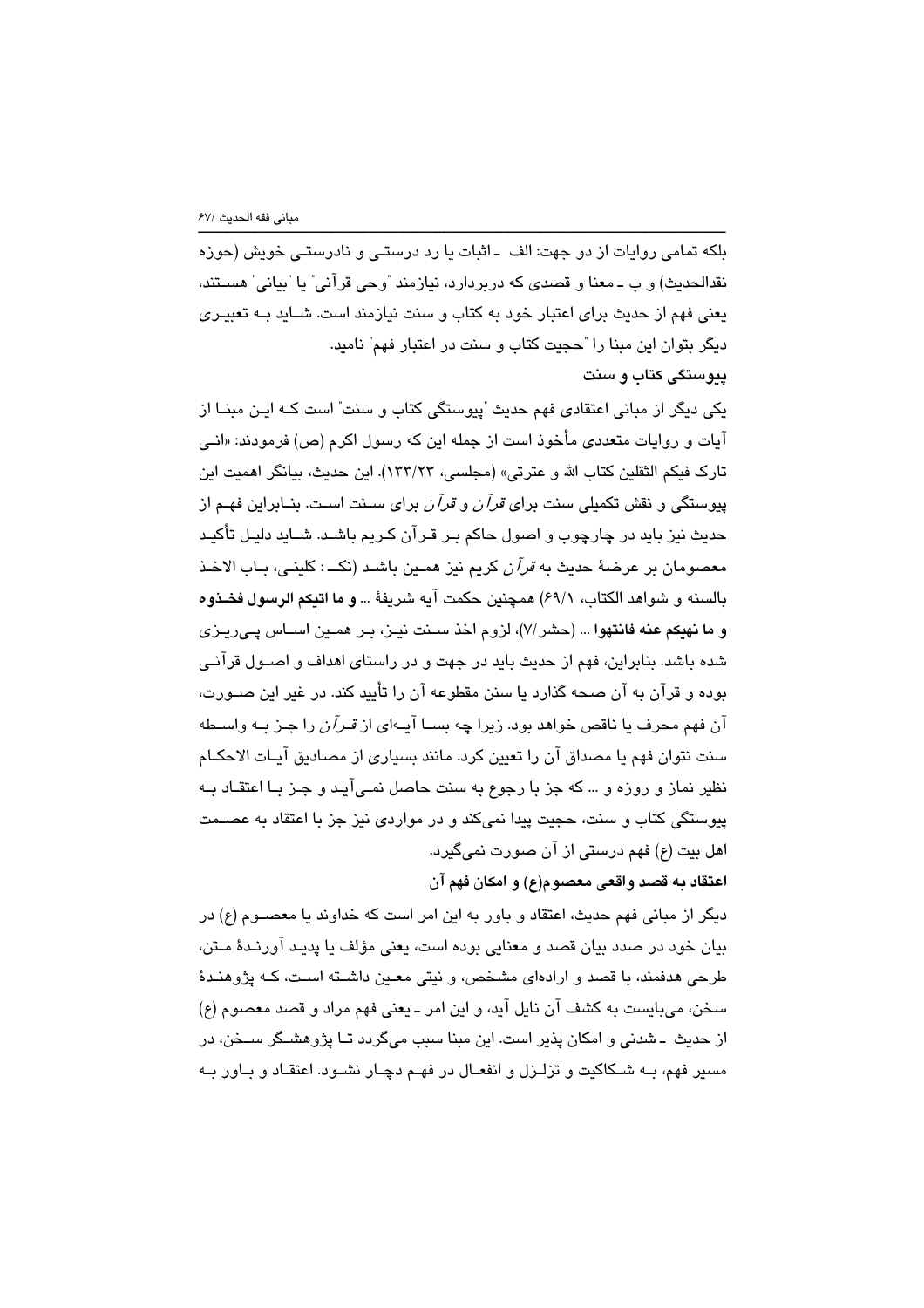هدفمندي و حکیمانه سخن گفتن خداوند و به تبع آن معصوم(ع) -که این خـود ریشــه در براهین عقلی و برهانی دارد که فلاسفه و متکلمان در جای خود به آن پرداختهاند ــ موجب فهمی هماهنگ با اهداف و مقاصد شارع مقدس در تشریع دین و سعادت ابنــای بشر میگردد و انسان را از در افتادن به سفسـطه، مغلطـه، تفسـیر بــه رأی و دخالـت دادن پیشفرضهای نامربوط در فهم باز میدارد.

پس با توجه به آنچه آمد میتوان مبانی اعتقادی فهم حدیث را چنین برشمرد: ـ اعتقاد و باور به حجيت "کتاب" در فهم

ـ اعتقاد و باور به حجیت و صدق "سنت مقطوعه" در فهم

ـ اعتقاد و باور به وحياني بودن "سنت مقطوعه"، بر اساس آيهٔ شريفه و مـا بنطـق عن الهوى. ان هو الا وحي يوحي (نجم/٢\_٣).

ـ اعتقاد به پیوستگی کتاب و سنت و تأثیر این پیوستگی در فهم

ـ اعتقاد به وجود قصد و نيت خاص معصوم(ع) در حـديث و امكـانپـذيرى كشـف مراد معصوم.

۴. مبانی عقلی

## عقل و نقش مبنايي آن در حديث

از دیگر مبانی فهم حدیث، "عقل" و آن دسـته از مبـانی اسـت کـه ریشــه در عقـل دارد. مي دانيم كه عقل، خود حجتي مستقل در فهم حديث است. در آيـات بسـياري خداونـد متعال، بندگان را به تعقل و تدبر و تفکـر فراخوانـده اسـت. همچنـین روایـاتی عقـل را اساس دين قلمداد كرده و گفتهاند: «لا دين لمن لا عقل له» (حرعاملي، ٢١٠/١١). اين امر بيانگر توجه جدي شرع (كتاب و سنت) به عقل است. مـراد از "مبـاني عقلـي" در ايـن بحث، آن دسته از اصول عقلی است که در جهت کشـف حقـایق و مقاصـد حـدیث از طريق تطبيق، مقايسه، مقابله، تجزيه و تحليل و استدلال و برهان و قيـاس منطقـي و … از عقل مدد گرفته و در جهت تبیین آیات و روایات به کار می٫رود تا موجب فهم گردد. بنابراين، عقـل در تمـامي مراحـل فهـم و برداشـت از حـديث، بـه صـورت مسـتقيم و غیرمستقیم دخالت داشته و بدون آن اساساً فهمی صورت نمی بندد. از این جهت، باور به این که بدون توجه به مبانی عقلی (مانند بدیهیات عقلیه) و کارکردهای آن در شــرح و تبیین مقاصـد حـدیث، اساســاً عمـل فهـم، شـدنی اسـت، بیهـوده اسـت، از ایـن رو،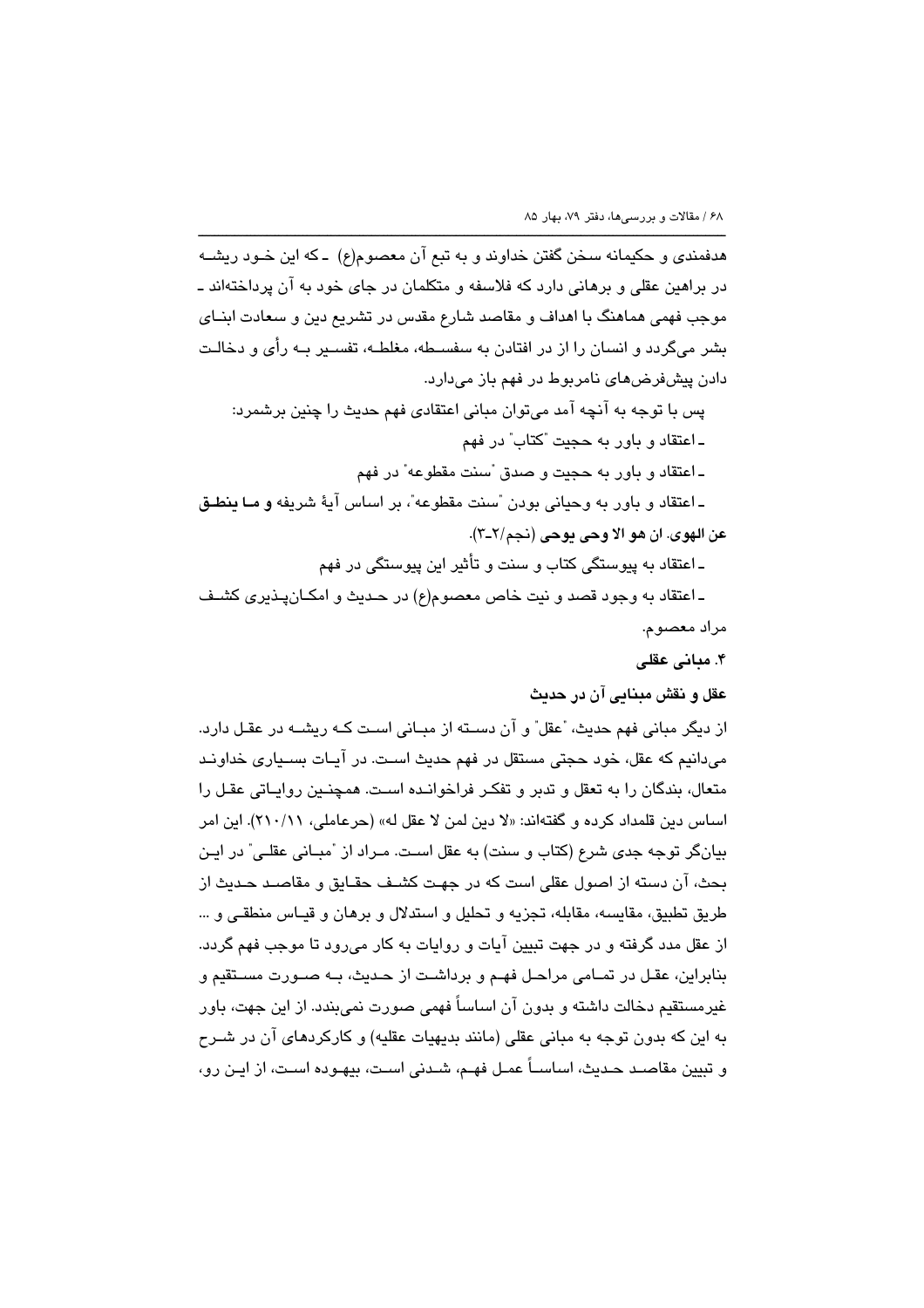اصوليان ذيل توضيح منبع عقل به اين مباني تحت عنـوان اصـول عقليـه بـه درسـتي توجه داشته، از آن با عناويني مانند "مستقلات عقليه" و "غيرمستقلات عقليه" ياد كـرده و آن را در فهم احکام شرعی مؤثر و کارآمد و دلیلی در کنار دلیل شرعی دانســتهانـد. همين امر، خود دليلي بر مبنا بودن "عقل" در عمل فهم است. چنان كه برخي اخبـار بـر آن صحه ميگذارند «انّ لله على الناس حجّتين، حجة ظاهرة …» (نكـ : كليني، ١٦/١).

بدیهی است این امور که از برخی از آنها در علم اصــول تحـت عنـوان "منــابع" یــا "ادله" فقه یاد شده است، از این جهت جزء مبانی فهم حدیث به شمار مے رونـد کـه در فهم به یکدیگر مدد میرساند. همانطور که فهـم *قـرآن،* گـاه بـا ارجـاع بـه خـود *قـرآن* صورت مي گيرد: «يفسّر *القرآن* بعضه بعضا» (مجلسي، ٢٥٣/٢٩)؛ و گاه بـا ارجـاع بـه سنت مقطوعه (نظير فهم تفصيل احكام عيادي و غير آن)، و گاه يا ارجاع به عقل (نظير مباحث مربوط به مستقلات عقليه و انواع دلالات شرعيه كه در علـم اصـول از آن پـاد شده است)، فهم سـنت نيـز بـه واسـطهٔ *قـرآن* يـا احاديـث صـحيح، يـا عقـل صـورت میگیرد که بدون یک یا چند مبنا از مبانی مذکور، فهم درست حدیث امکان،پذیرنیست. در پایان توضیح چند نکته ضروری مینماید:

۱. مبانی مذکور گاه برای "نقد حدیث" مورد اسـتفاده قـرار مـیگیرنـد، کــه بــه ایـن اعتبار (يعني به اعتبار نقد) ميتوان بهآن نام "محک" و "معيار" نيز داد، يعني اين منــابـع هم مي توانند "مباني نقد" محسوب شوند و هم با هدفي ديگر و از جهتـي ديگـر، معيـار نقد. مباني نقد هستند، چون نقد بدون آنها يا امكان ندارد يا ناقص و محـرف اسـت، و <sup>"</sup>معيار" هستند چون نقد حديث نيازمند محک و وسيله سنجش*ی* است که قاعـدتاً منــابـ*م* ذکر شده در عداد معیارها هستند.

٢. نكتهٔ ديگر آن كـه، بــا دقـت در مبــاني فقــه الـحـديث معلــوم مــيگـردد كــه "علــم اصول الفقه" علمی است که این مبانی را به صورت مفصّل بیان داشـته، عـلاوه بـر آن کـه روش منطقـی اســتفاده از آن را نیـز بیــان مــیدارد. همــان طـور کــه، منطـق، فـن جلوگیری از خطای فکر و استدلال است، علم اصول هـم بـه منزلـهٔ منطـق فهـم علـوم شرعیه و استنباط احکام است. ولی "مبانی" مذکور بر خلاف علم اصـول کـه عهـدهدار تفقه در بخشی از احادیث و سنن معصومان است، در "فقه الحدیث" دایرهای وسـیعتـر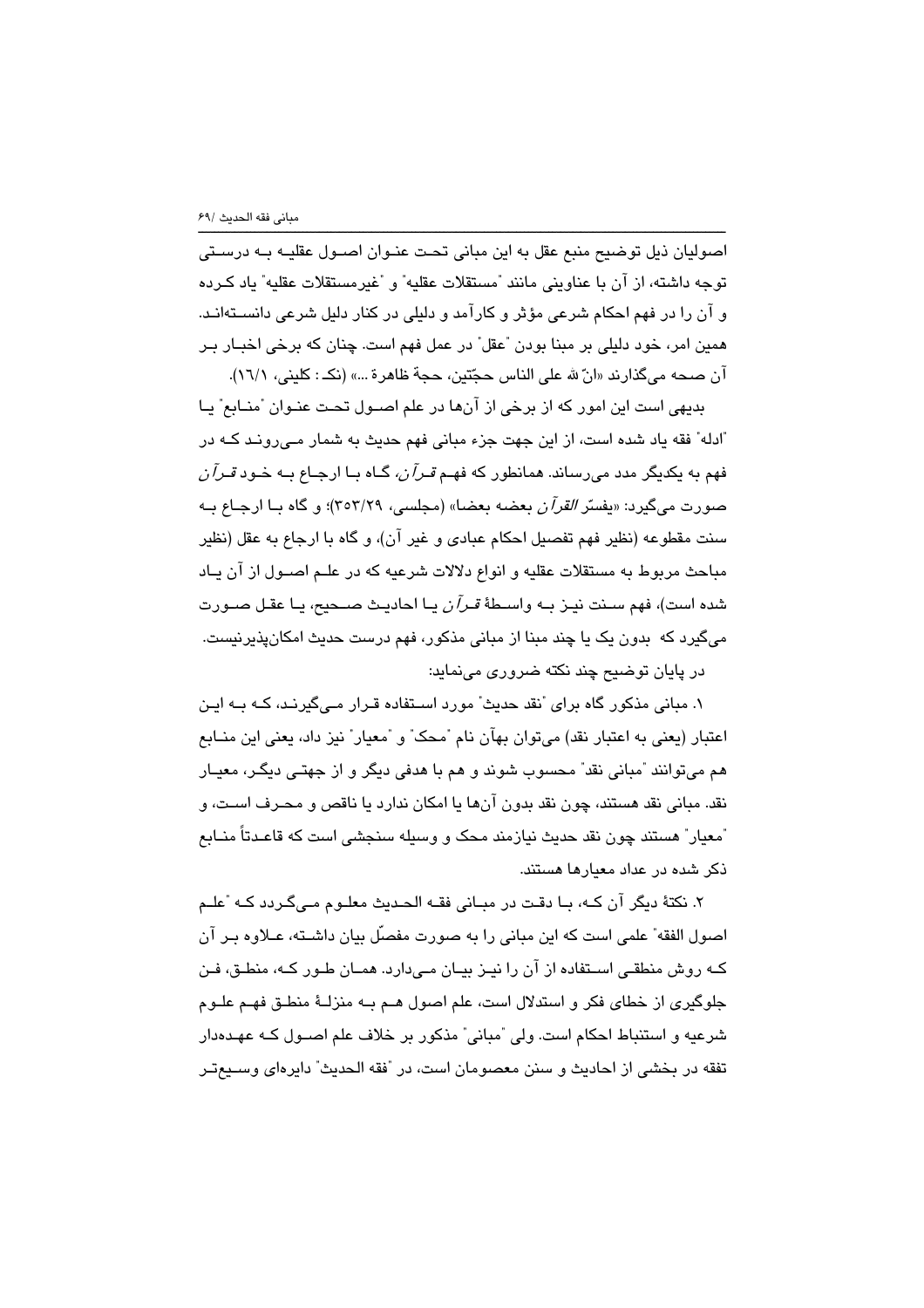دارد، زیرا فقه در اصطلاح حدیث، بر خلاف علم فقـه مصـطلح، شـامل تفقـه در تمـامی موضوعات و انواع حديثي است و نه فقط احاديث الاحكام.

۳. دیگر آن که میبایست بین مبانی علمـی و عینـی مـأخوذ از علـوم یـا باورهـای اعتقادی یاد شده، با مبانی و باورهای اعتقادی فردی و شخصی فـرق قایـل شـد، چـه بسا کسی برای تدبر در حدیث دارای باورهای خاص خود باشد، و فهم حـدیث را جـز در پرتو باورهای خویش ممکن نداند، این مبانی، "مبانی شخصیه" یا "متغیر" هستند که میتواند از فردی تا فرد دیگر متفاوت باشد. مثلاً اعتقاد به عصمت ائمه طاهرین (ع) یــا عدم اعتقاد به آن، میتواند در دو فرد، دو مبنای متفاوت باشد و فهـم آنـان را بـا هـم متفاوت سازد. به عنوان مثال اگر مبنای فردی دربـارهٔ "حـروف مقطعـه قـرآن" مبنـای عددی و ابجدی آن باشد، تفسیر فرد مذکور با تفسیر دیگری که این مبنا را نمیپذیرد یا به آن اعتقادی ندارد متفاوت خواهد بود. چنان که برخی تفاسـیر یـا شـروح، ریشـه در مبانی ذوقی و باطنی یا مشاهدات و تجربیات فردی دارد کــه بایـد در جــابی دیگــر به طور مبسوط، به آن پرداخت. مثلاً کسانی که دلالات لفظیه را بر اســاس یـک تحلیـل ذوقي به "غیر ما وضع له" آنها حمل و به تعبیري به معـاني دیگـري تأویـل مــ,كننـد، شايد از واژهٔ "شمس"، "عقل" را اراده كنند، اين امر ريشه در مباني دلالي آنان از الفـاظ دارد، بنابراین، فهم ایشان با کسانی که شمس را همـان سـتارهٔ منیـر و نیّـر مـیداننـد متفاوت خواهد بود. البته مراد ما از این بحث بی پایگی این مبانی نیست، بلکه باید بسته به مورد، این مبانی شناسایی و در آنها مداقّه و اعتبار یا بیاعتباری آن ثابت شـود. برخــی معتقدنــد برخــی از ایــن دلالات ریشـــه در همــان دلالات لفظــی یــا ریشـــه در علوم بلاغي بيان و بديع و امثال آن دارد، و با توجه به مجموعـه كاربردهـاى الفـاظ و ارادههایی که از آن الفاظ در *قرآن* و سنت میشود، میتوان به این گونه تـأویلات نیـز دست یافت که این خود گزارشی از حقیقت مراد و قصد از کـلام خـدا و معصــوم (ع) است. این قول و اقوال دیگری که در ذیل این مبحث قابل طرح است، طرفداران و مخالفانی دارد، ولـی بایـد دانسـت، ایـن مبـانی عمـدتاً، در عـداد مبـانی غیـر مسـلّم و شخصيه محسوب مي شوند.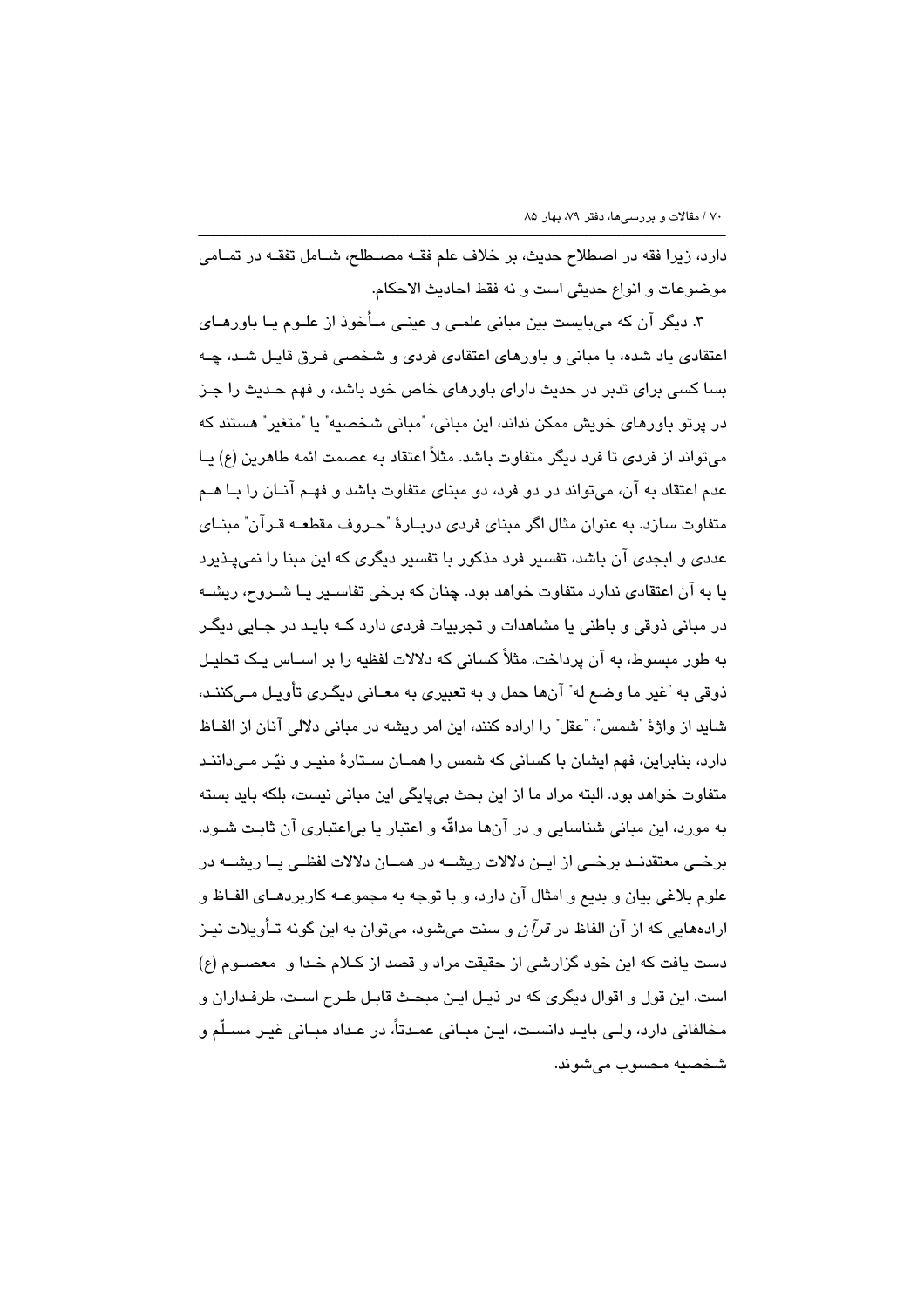## نتيجه

با توجه به آنچه ذکر شد می توان دریافت:

۱. مبانی فقه الحدیث، اصول، پایهها و اجزایی است که در شکلگیری و وجـود یـک علم نقش اساسي و حياتي ايفا ميكند و به تعبيري بود و نبود آن در آن علم، اصل آن علم را تحت تأثير قرار مے،دھد.

٢. مباني فهم حديث مأخوذ از علـم فقــه الحـديث نيسـت، بلكـه از علـوم پيشــيني و بیرونی گرفته شده است که در فهم حدیث نقش اساسی دارند.

٣. با توجه به قرب و بعد تأثير اين مباني در حوزه فهم حديث، مبـاني فقــه الـحـديث شامل مبانی مشترک، اختصاصی، اعتقادی و عقلی است که نتایج حاصـله ذیـل مبـانی مذكور در حوزه مشترك شامل: دلالات لفظيه، فقه اللغه، ادبيات، فصــاحت و بلاغـت، و در حوزه اختصاصی شامل زبان حدیث، نقل به معنا، اسباب ورود حدیث، علوم مـتن، اخبار علاجیه، و در حوزه اعتقادی شـامل بـاور بـه حجیـت کتـاب و سـنت مقطوعـه، پیوستگی کتاب و سنت، شناخت قصد واقعی معصوم و در حوزه عقل شامل بـاور بـه نقش عقل و اصول عقليه در فهم حديث است. اين مباني با مباني شخصـيه كــه عمومــاً ذوقی و سلیقهای است، تفاوت دارد.

#### فهرست منابع

۱*. قرآن* کريم. ٢. ابن بابويه قمي، محمدبنعلي [شيخ صدوق]، *كمال الـدين،* دارالكتـب الاســلاميه، قــم، ١٣٨٥ هـ. ق.

- ٣. ابن طاووس حسيني، سيدعلي، *التحصـين لاسـرار مـازاد مـن اخبـار كتـاب اليقـين*، دارالكتاب، قم، ١٤١٣ ه. ق.
- ۴. ابن منظور، جمالالـدين محمـدبن مكـرم، *لســان العـرب*، دار احيـاء التـراث العربـي، بيروت، ١٤٠٨هـ. ق.
- ۵. ابن نحاس، احمدبن محمد، *تجزیه و ترکیب کلمات و آیات قرآن،* منشورات محمدعلی بيضون، دارالكتب العلميه، بيروت، ١٤٢١هـ. ق.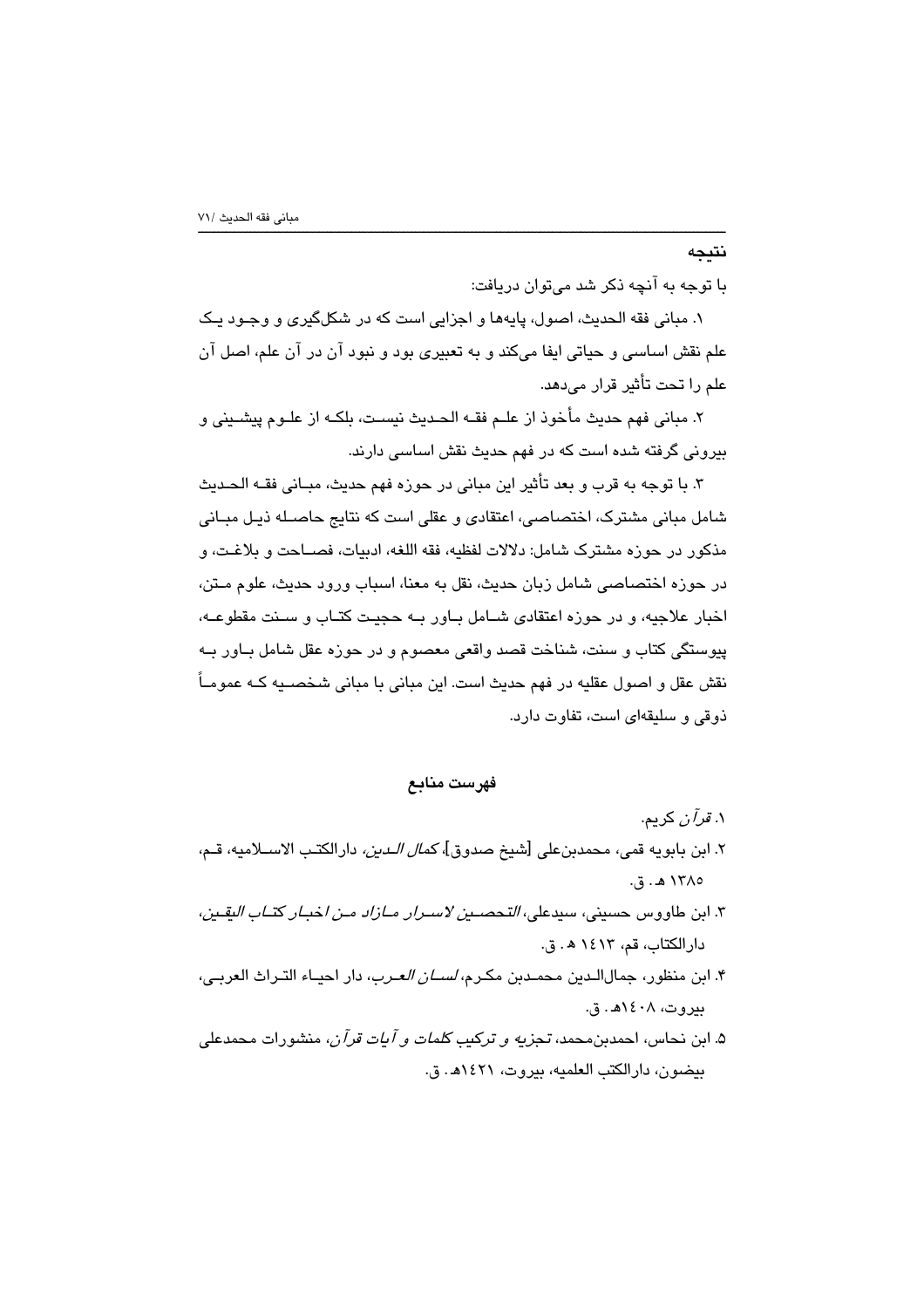۶. احسايي، محمدبنعلي [ابن ابيجمهور]، احسايي، *عوالي اللئالي العزيزيه في الاحاديث* الدينيه، انتشارات سيد الشهداء، قم، ٤٠٥/هـ. ق. ۷. جــر، خليــل، *فرهنــگ لاروس* (ترجمـــه ســـيدحميد طبيبيــان)، اميركبيــر، تهــران، ١٣٦٣هـ. ش. ٨. جزايرى، عبدالله بن نورالدين، *التحفه السننيه في شرح النخبه المحسننيه*، بـي نــا، ايـران، بي تا، ڇاپ اول. ۹. جناتیشاهرودی، محمدابراهیم*، ادوار فقه و کیفیت بیان آن*، بی نا، قم، بی تا. ١٠. حر عاملي، محمدبن حسن، *وسائل الشيعه الي تحصيل مسائل الشـريعه*، مؤسسـه آل البيت لاحياء التراث، قم، ١٤٠٩هـ. ق. ١١. همو، *مستدرك الوسائل و مستنبط المسائل،* موسسه آل البيت لاحياء التبراث، قبم،  $\lambda$ ۰۶٬۸۰۰ ق. ١٢. حسـيني شـيرازي، سـيدمحمد، *تقريب القـرآن الـي الاذهـان،* دارالعلـوم للطباعــه و النشر، بيروت، ١٤٢٤ هـ. ق. ١٣. حلي، رضي|لدين*، العدد القويه*، كتابخانه آيةالله مرعشي، قم، ١٤٠٨هـ. ق. ۱۴. داورپناه، ابوالفضل، *انـوار العرفـان فـی تفسـير القـرآن*، كتابـخانــه صــدر، تهـران، ١٣٧٥هـ. ش. ١۵. راغباصفهاني، حسن بن محمد، *مفردات الفاظ قرآن ( المفردات في غرابب القـرآن)*، دارالقلم ـ الدار الشاميه، دمشق ـ بيروت، ١٤١٢هـ. ق. ۱۶. رضــایی، مـؤدب، نصــیری، "میزگــرد مبــانی نقــد حــدیث"، *فصــلنامه تخصصــی* شبعه شناسى، ش ١١، مؤسسه شيعه شناسى، قم، ١٣٨٤ ه. ش. ١٧. زمخشــري، محمــود، *الكشـــاف عــن حقــائق التنزيــل*، دارالكتــد العربــي، بيــروت،  $.5.8$   $(4.5.7)$ ۱۸. سلیمانی، داود، "ر*وش شناسی فقه الحـدیث*"، دانشـگاه تهـران، دانشـکده الهبــات و معارف اسلامی، ۱۳۸۲هـ. ش. ۱۹. شاکر، محمدکاظم، *مبانی و روش های تفسیری،* مرکز جهانی علوم اسلامی، دفتـر تدوين متون درسي، قم، ١٣٨٢هـ. ش. ٢٠. شعيري، تاج الدين، ج*امع الاخيار*، انتشارات رضي، قم، ١٣٦٣ ه. ش.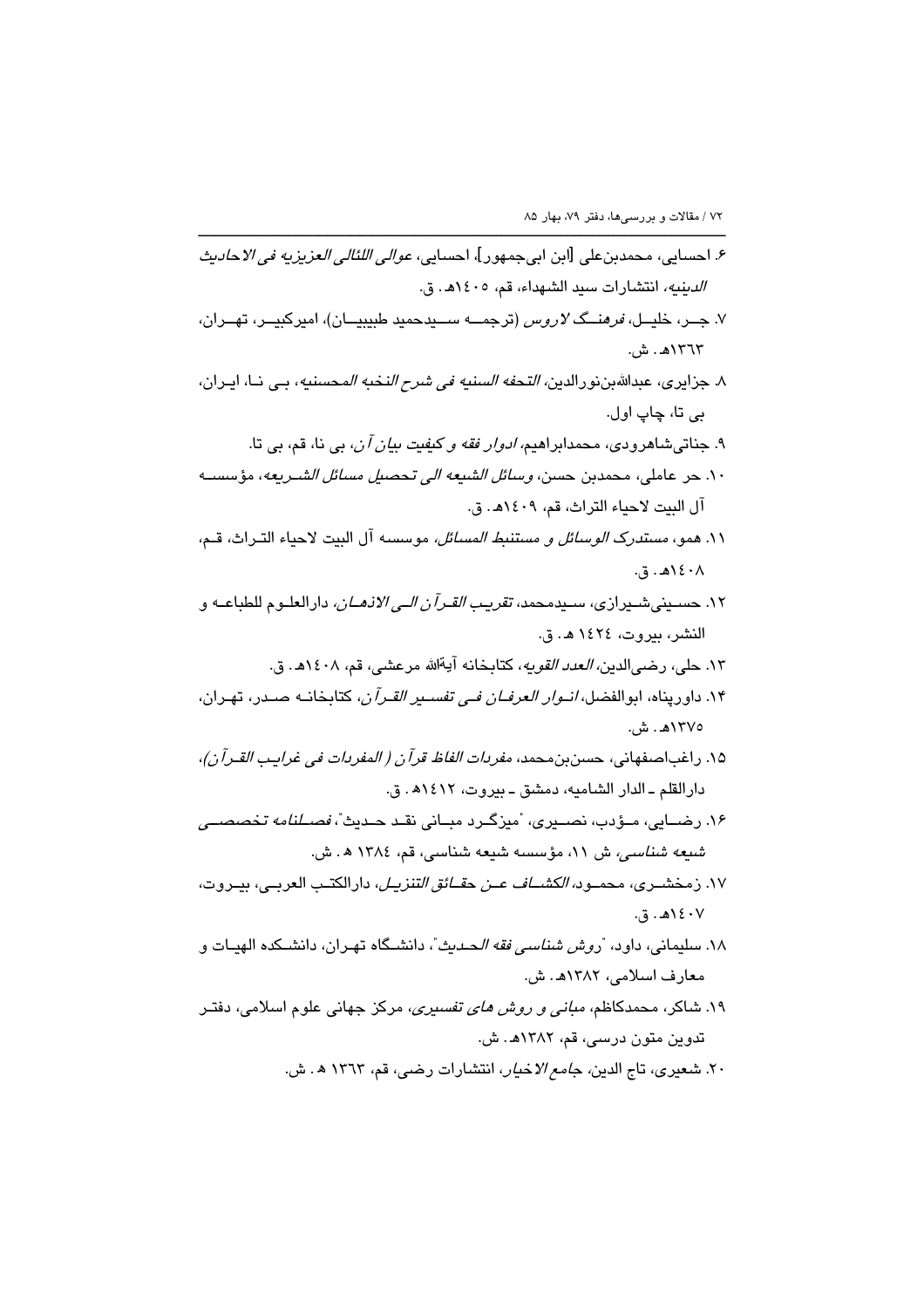| ٢١. شبرحسيني، سيدعبدالله، <i>الاصول الاصليه و القواعد الشرعيه،</i> كتابفروشى مفيد، قم،                 |
|--------------------------------------------------------------------------------------------------------|
| ٤٠٤١هـ. ق.                                                                                             |
| ۲۲. شیخ بهائی، محمدبن حسین <i>، مفتاح الفلاح،</i> دارالاضواء، بیروت، ۱٤۰۵ه. ق.                         |
| ۲۳. صادقیتهرانی، محم <i>د، الفرقان فی تفسیر القرآن،</i> انتشــارات فرهنـگ اســلامی، قــم،              |
| ١٣٦٥هـ.ش.                                                                                              |
| ۲۴. طبرس <i>ی،</i> فضلبن حســن، <i>جوامــع الجــامـع،</i> (ترجمــه فارســی)، بنیـاد پــژوهشهــای       |
| اسلامی آستان قدس، مشهد، ۱۳۷۷هـ. ش.                                                                     |
| ۲۵. همو، <i>مجمع البيان</i> في تفسير القرآن، داراحياءالتراث العربي، بيروت، ۱۳۷۹هـ. ق.                  |
| ۲۶. طریحی، فخرالدینبن،محمد، <i>مجمع البحرین،</i> دار احیاء التراث العربی، بیروت، ۱٤۱٤                  |
| ه . ق.                                                                                                 |
| ۲۷. عتر، نورالدین <i>، منهج النقد فی علوم ال</i> ح <i>دیث، د</i> ارالفکر معاصر  ـ دارالفکـر، بیـروت  ـ |
| دمشق، ۱۲١۲هـ. ق.                                                                                       |
| ۲۸. عیاشی، محمدبن مسعود، <i>تفسیر</i> ، چاپخانه علمیه تهران، تهران، ۱۳۸۰هـ. ش.                         |
| ۲۹. کلینی، محمدبنیعقوب <i>، الکافی،</i> دارالکتبالاسلامیه، تهران، ۱۳٦۳ ه . ش.                          |
| ۳۰. مجلسی، محمدباقربن، <i>محمد</i> تقی، <i>بحارالانوار،</i> مؤسسه الوفاء، بیروت، ۱٤۰٤هـ. ق.            |
| ۳۱. محمدی، کاظم، دشتی، محم <i>د، المعجم المفهرس لالفاظ نهجالبلاغه</i> ، دارالاضواء،                    |
| بيروت، ١٤٠٦هـ. ق.                                                                                      |
| ۳۲. مدرس <i>ی،</i> محمد <mark>تقی<i>، تفسیر هدایت</i> (ترجمه گروهی از مترجمان)، بنیاد پژوهشهای</mark>  |
| آستان قدس، مشهد، ۱۳۷۷هـ. ش.                                                                            |
| ۳۳. مصطفو <i>ی،</i> سیدحسن <i>، التحقیق فی کلمات القرآن الکریم</i> ، بنگاه ترجمه و نشر کتاب،           |
| تهران، ۱۳٦۰هـ. ش.                                                                                      |
| ۳۴. مظفر، محمدرضا، <i>اصول الفقه</i> ، نشر دانش اسلامی، بی جا، ۱٤۰۵هـ. ق.                              |
| ۳۵. همو، <i>المنطق،</i> دارالتعارف، بیروت، ۱٤۰۰هـ. ق.                                                  |
| ٣۶. نهج البلاغه.                                                                                       |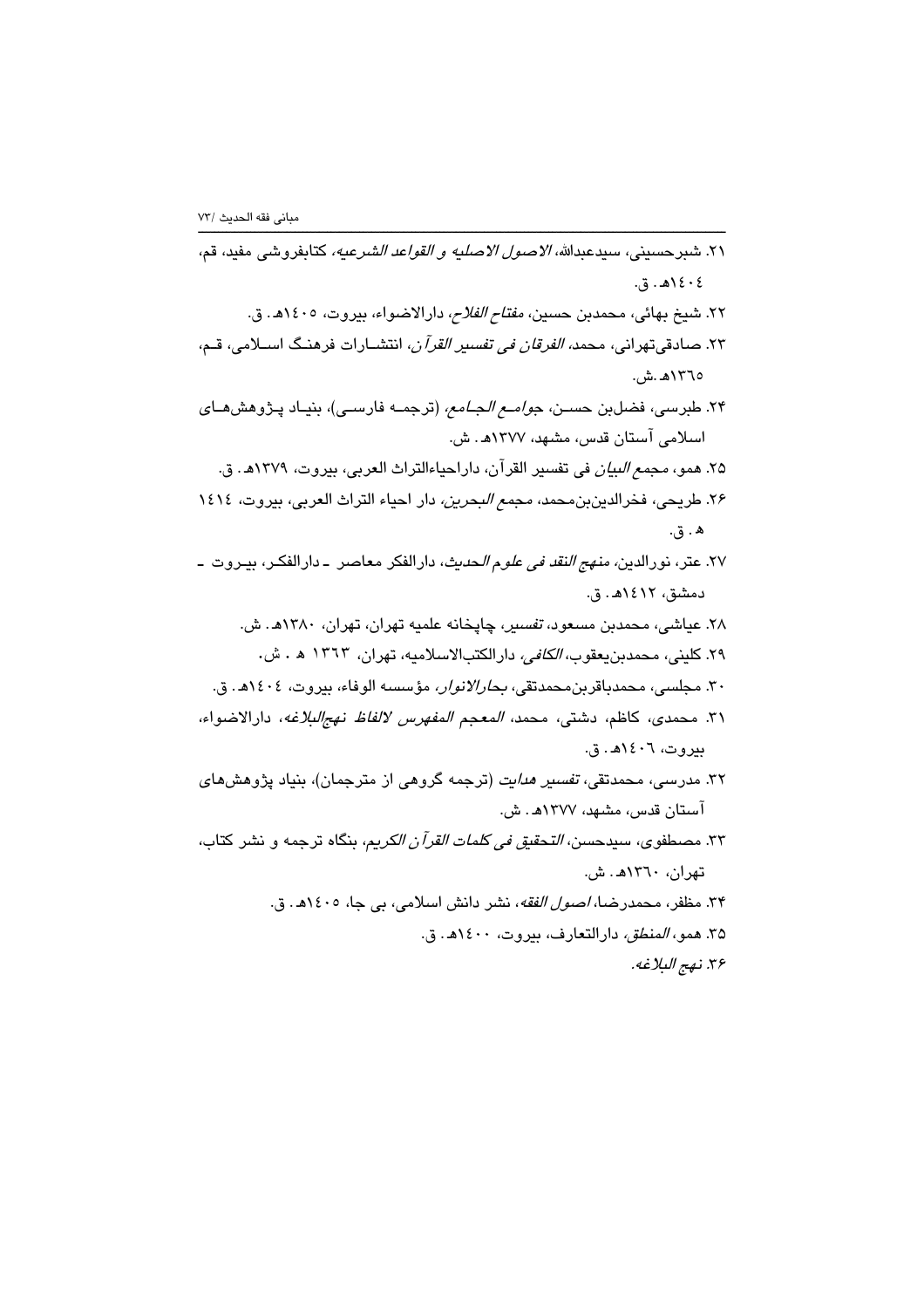## Principles of apprehension of Hadith

Dawood Soleimani **Assistant Professor of Tehran University** 

### Abstract

"Principle" means the base and foundation of everything. In science of as well "Principles" refer to grounds, foundations and basic elements comprising each science without which it would be incomplete. Due to their multiplicity, in each discipline they are applied in plural form, for instance, "the principles of Tafsir" or "the principles of Elmal - Hadith" and so on. The apprehension of Hadith as well has several principles and foundations without which comprehending hadith would not occur. These principles are the very "pre-known"- and not presuppositions – which mostly are rooted in other sciences. The apprehension of hadith has four groups of principles: " common principles" of text apprehension, which is essential and effective for comprehension of any text including hadith; " specific principles of revealed texts " such as genuine hadith or " certain tradition "; " doctrinal principles" and " intellectual principles " of hadith apprehension. These principles could be different from "personal principles".

Key words principles, Foundations, apprehension of hadith, common, specific, doctrinal.

### **Bibliography**

- 1. The Holy Qura'n.
- 2. Aljazayeri, Abdullah Ibn Nur al din, Al Tohfato al soniah fi sharh el - Nokhbat old - Mohseniah, Iran, 1405 A.Q.
- 3. Azartash, Azarnoosh, The contemporary Arabic Persian dictionary, Tehran, Nashr -e- ney, 1382 A.H.
- 4. Ben Tavoos Huseini, Sayyid Ali, Al Tahsin Leasrar ma zad men Akhbar Ketab al – Yaqin, Qom, Dar al – Ketab, 1413 A.Q.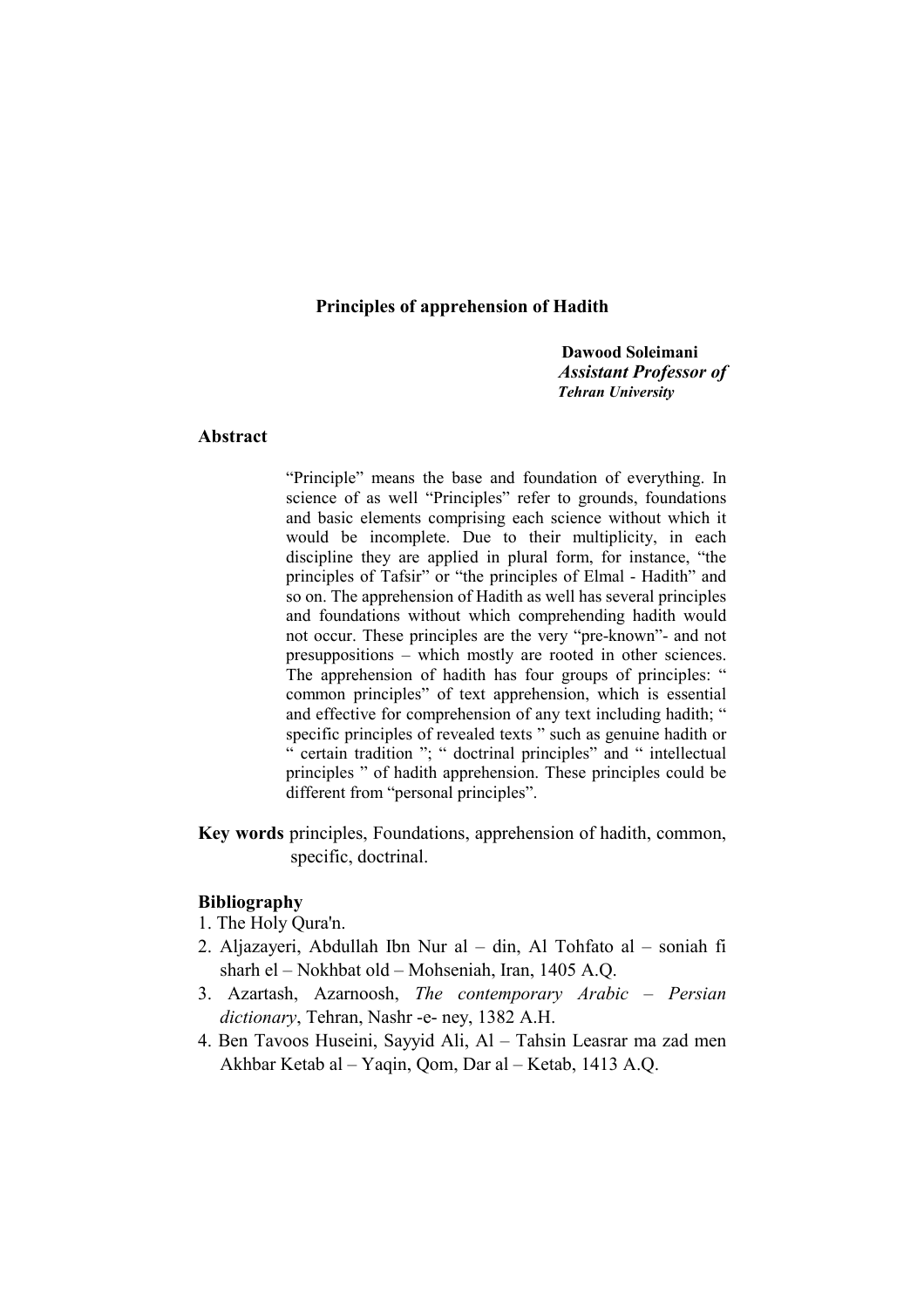- 5. Davarpanah, Abolfazl, Anvar old Irfan fi Tafsir el Qura'n, Tehran, Sadr library press, 1375 A.H.
- 6. Etr, Nur al Din, Manhadi al Nagd fi ulum el Hadith, Beirut, Damascus, Dar al – Fekr, contemporary Dar al – Fekr, 1412 A.Q.
- 7. Gonabadi, Sultan Mohammad, Bayan al Saada, Beirut, Alalami Institution for periodicals, 1408 A, Q.
- 8. Huseini Shirazi, Sayyid Mohammad, Taqrib al Qura'n elal Azhan, Beirut, Dar al – Ulum le – Tebaate vannashr, 1424 A,Q.
- 9. Ibn Babveih, Mohammad, Kamal al Din, Qom: Dar al-Kutub al-Islamia, 1385 A.Q.
- 10. Ibn Hasan, Mohammad, Vasael al shia, Qom, the institute of Al al-Bait le Ehyaal - Turath.
- 11. Ibn Hasan, Fazl, Java me al Jame, Persian Translation, Mashhad, Aston Ouds Islamic Research Foundation, 1377 A.H.
- 12. Ibn Hussein, Abd al Samad Haresi Mohammad, Meftah al falah, Beirut, Dar al - Azva, 1405 A.O.
- 13. Ibn Abi Jomhour, Ehsaii, Avali al -laali, Qom, Sayyid alshohada, publication.
- 14. Ibn Manzur, Jamal Abedin Abolfazl, Lesan al Arab, Beirut, Dar Ehia al – Turath al – Arabi, 1408 A.Q.
- 15. Ibn Masud, Mohammad Ibn Ayyashi Salmi Samarqandi, Tafsir al - Ayyashi, Tehran, Tehran Elmie Press, 1380 A.H.
- 16. Ibn Nohas, Abu Jafar Ahmad Ibn Mohammad Ibn Ismail, The Analysis and composition of terms and verses of the Qura'n, Beirut, Dar al Kutub al – Elmie, 1421 A.Q.
- 17. Ibn Yousef, Razi al Din, Al Adad al Qaviah, Qom, Ayat Allah marshes Library, 1408 A.Q.
- 18. Jar, Khalil, Larus Dictionary, tr, by Tabibian sayyid Hamed, Tehran, Amir Kabir, 1363 A.H.
- 19. Jannati, Mohammad Ibrahim, Feqh eras and the quality of its exposition, Qom.
- 20. Majlisi, Sayyid Mohammad Bagher, Bihar old Anvar, Beirut, Alwafa Institution, 1404 A.Q.
- 21. Mamaghani, Abdullah, Meghyas al Hedayah fi Elm el Deraia, A Research by Mamaghani, Mohammad Reza, Qom, Al al - Bait, 1411 A.Q.